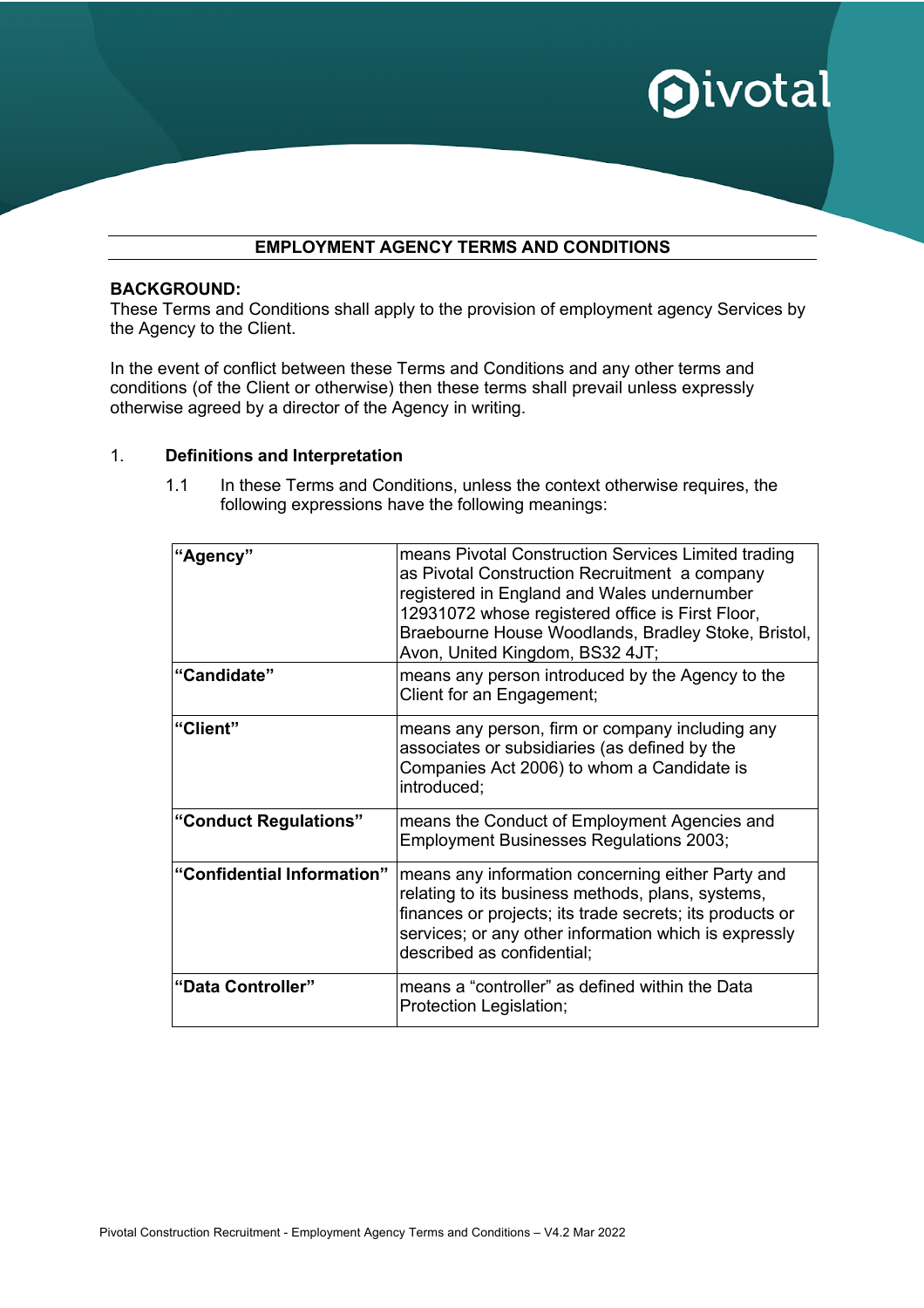# **Oivotal**

| "Data Protection<br>Legislation" | means all applicable laws and regulations, as amended<br>or updated from time to time, in the United Kingdom<br>relating to data protection, the processing of personal<br>data and privacy, including without limitation:<br>(i) the Data Protection Act 2018 (ii) the General Data<br>Protection Regulation (EU) 2016/679; and (ii) the<br>Privacy and Electronic Communications (EC Directive)<br>Regulations 2003; |
|----------------------------------|------------------------------------------------------------------------------------------------------------------------------------------------------------------------------------------------------------------------------------------------------------------------------------------------------------------------------------------------------------------------------------------------------------------------|
| "Data Subject"                   | means as set out in, and will be interpreted in<br>accordance with, the Data Protection Legislation;                                                                                                                                                                                                                                                                                                                   |
| "Engagement"                     | means any employment, engagement or use by a<br>Client of a Candidate whether part or full time, with or<br>without a contract, directly or via an intermediary;                                                                                                                                                                                                                                                       |
| "Fee Card"                       | means the table of Introduction Fees provided in the<br><b>Schedule to these Terms and Conditions:</b>                                                                                                                                                                                                                                                                                                                 |
| "Introduction"                   | an introduction will be deemed to have taken place<br>where the Agency has provided a Client with any<br>information concerning a Candidate, or where a Client<br>interviews a Candidate following an instruction from a<br>Client to locate a Candidate;                                                                                                                                                              |
| "Introduction Period"            | means the 12 months immediately following an<br>Introduction;                                                                                                                                                                                                                                                                                                                                                          |
| "Introduction Fee"               | means the fee payable by the Client to the Agency in<br>accordance with these Terms and Conditions, on the<br>introduction of a Candidate to a Client which results in<br>the Engagement of a Candidate;                                                                                                                                                                                                               |
| "Minimum Fee"                    | means £2,500.00 (excluding VAT) or such other value<br>as may be agreed in writing by a director of the<br>Agency;                                                                                                                                                                                                                                                                                                     |
| "Party" or "Parties"             | means either or both of the Agency and the Client, as<br>the context may require;                                                                                                                                                                                                                                                                                                                                      |
| "Personal Data"                  | means as set out in, and will be interpreted in<br>accordance with, the Data Protection Legislation;                                                                                                                                                                                                                                                                                                                   |
| "Personal Data Breach"           | means the accidental or unlawful destruction, loss,<br>alteration, unauthorised disclosure of, or access to,<br>Personal Data transmitted, stored or otherwise<br>Processed in connection with these Terms and<br>Conditions or which otherwise relates to any<br>Candidate;                                                                                                                                           |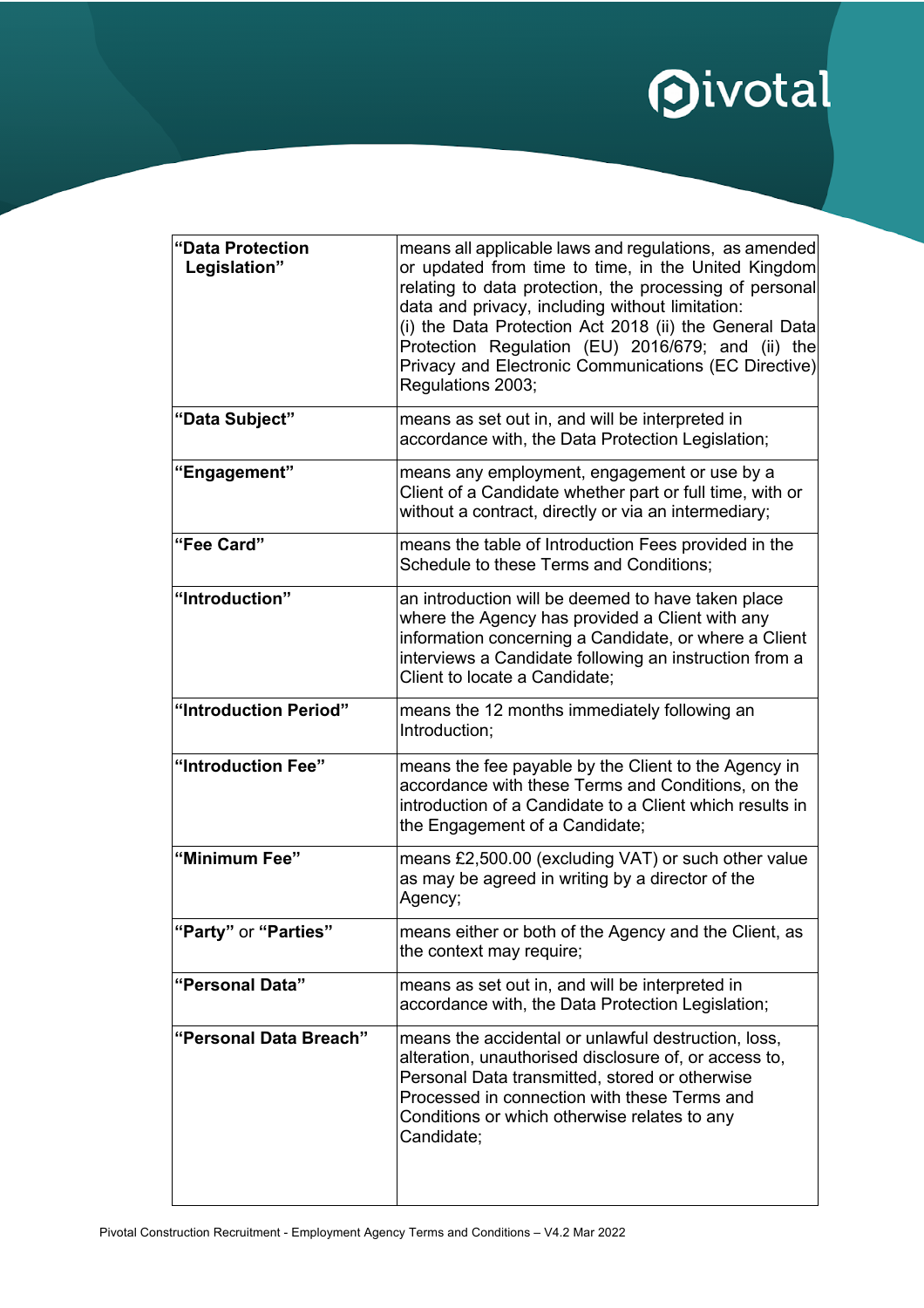| l"Process"            | means as set out in, and will be interpreted in<br>accordance with, the Data Protection Legislation and<br>"Processed" and "Processing" will be construed<br>accordingly; |
|-----------------------|---------------------------------------------------------------------------------------------------------------------------------------------------------------------------|
| l"Remuneration"       | means any salary, fees, bonuses, commission,<br>allowances, or any other financial benefit payable to,<br>or received by a Candidate for services to a Client; and        |
| "Retained Assignment" | means an exclusive engagement of the Agency by the<br>Client to source and Introduce Candidates for a<br>specific vacancy;                                                |
| "Services"            | means the employment agency services provided by<br>the Agency to the Client as set out in these Terms and<br>Conditions;                                                 |
| "Shortlist"           | Means the Introduction of a minimum of three (3)<br>Candidates that are, in the reasonable opinion of the<br>Agency, suitable for Engagement by the Client.               |

- 1.2 Unless the context otherwise requires, each reference in these Terms and Conditions to:
	- 1.2.1 "writing", and any cognate expression, includes a reference to any communication effected by electronic or facsimile transmission or similar means;
	- 1.2.2 a statute or a provision of a statute is a reference to that statute or provision as amended or re-enacted at the relevant time;
	- 1.2.3 "these Terms and Conditions" is a reference to these Terms and Conditions and each of the Schedules as amended or supplemented at the relevant time;
	- 1.2.4 a Schedule is a schedule to these Terms and Conditions; and
	- 1.2.5 a Clause or paragraph is a reference to a Clause of these Terms and Conditions (other than the Schedules) or a paragraph of the relevant Schedule.
- 1.3 The headings used in these Terms and Conditions are for convenience only and shall have no effect upon the interpretation of these Terms and **Conditions**
- 1.4 Words imparting the singular number shall include the plural and vice versa.
- 1.5 References to any gender shall include the other gender.

#### 2. **The Contract**

2.1 Any and all business entered into by the Agency is subject to these Terms and Conditions and in the event of any conflict with any other Terms and Conditions these terms shall prevail unless agreed otherwise in writing by a director of the Agency.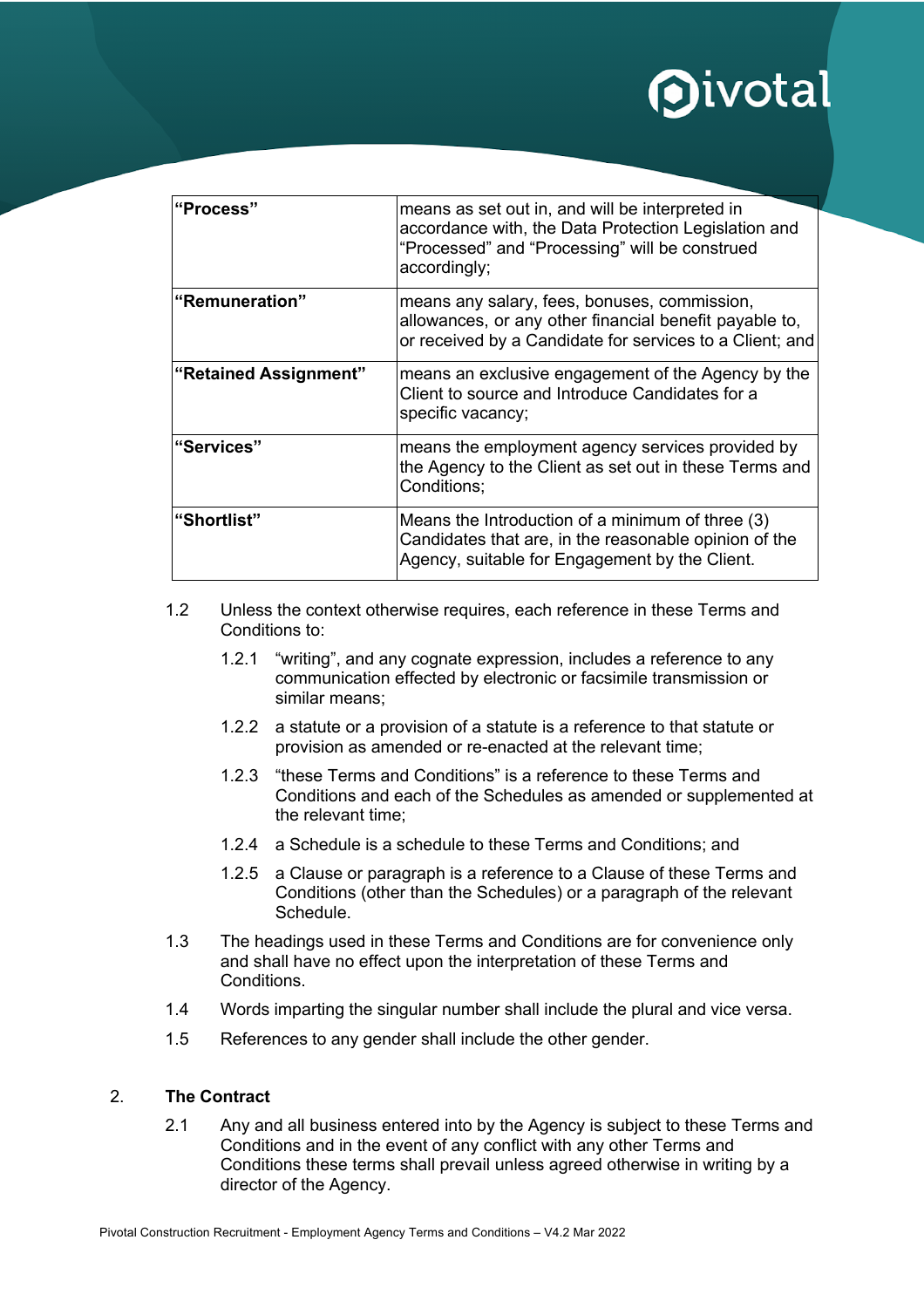2.2 No modification or change to these Terms and Conditions will be valid unless the details of any such changes are in writing, signed on behalf of the Agency

and the Client, and state the date on or after which such new terms will apply.

- 2.3 In the event that any part(s) of these Terms and Conditions is declared to be invalid, unlawful, void or unenforceable then such terms or parts shall be severed and the remaining terms and conditions shall continue to be valid and enforceable to the fullest extent of the law.
- 2.4 The Engagement or interviewing of a Candidate, by or on behalf of the Client, or the commencement of work or provision of services by a Candidate for the Client shall be deemed acceptance of these Terms and Conditions.
- 2.5 These Terms and Conditions supersede all previous terms of business between the Agency and the Client.
- 2.6 When providing the Services, the Agency is acting in its capacity as an employment agency within the meaning of the Employment Agencies Act 1973 and the Conduct Regulations.

#### 3. **Vacancies and Advertisements**

- 3.1 The Agency shall have the right to decline, cancel or otherwise remove any vacancy advertisement provided by the Client to the Agency at any time, for any reason and without giving prior notice to the Client.
- 3.2 If any vacancy advertisement appears to demonstrate that the Client intends to discriminate on the grounds of gender, sexual orientation, race, religion or age, it will be declined unless the vacancy is exempted from the provisions of the Equality Act 2010. In the case of any applicable exemptions, the vacancy advertisement must be accompanied by a written statement explaining those exemptions and how they apply to the vacancy.
- 3.3 If, in the opinion of the Agency, any vacancy advertisement indicates any illegal purposes on the part of the Client, the Agency may, without notice, report the vacancy and the Client to the relevant authorities. Such authorities may include, but are not limited to, the Department for Work and Pensions, ACAS, the Information Commissioner's Office; and the Recruitment and Employment Confederation.
- 3.4 Vacancy advertisements shall remain open and viewable by prospective Candidates for a period of 14 days or otherwise as agreed between the Agency and the Client.
- 3.5 All vacancy advertisements shall contain details of no more than one single vacancy unless otherwise agreed in writing between the Agency and the Client.

### 4. **The Agency's Obligations**

4.1 The Agency shall use its reasonable endeavours to find suitable and willing Candidates to fill such vacancies as are notified to the Agency by the Client or to notify the Client if the Agency believes it is unable to assist with the Client's requirements.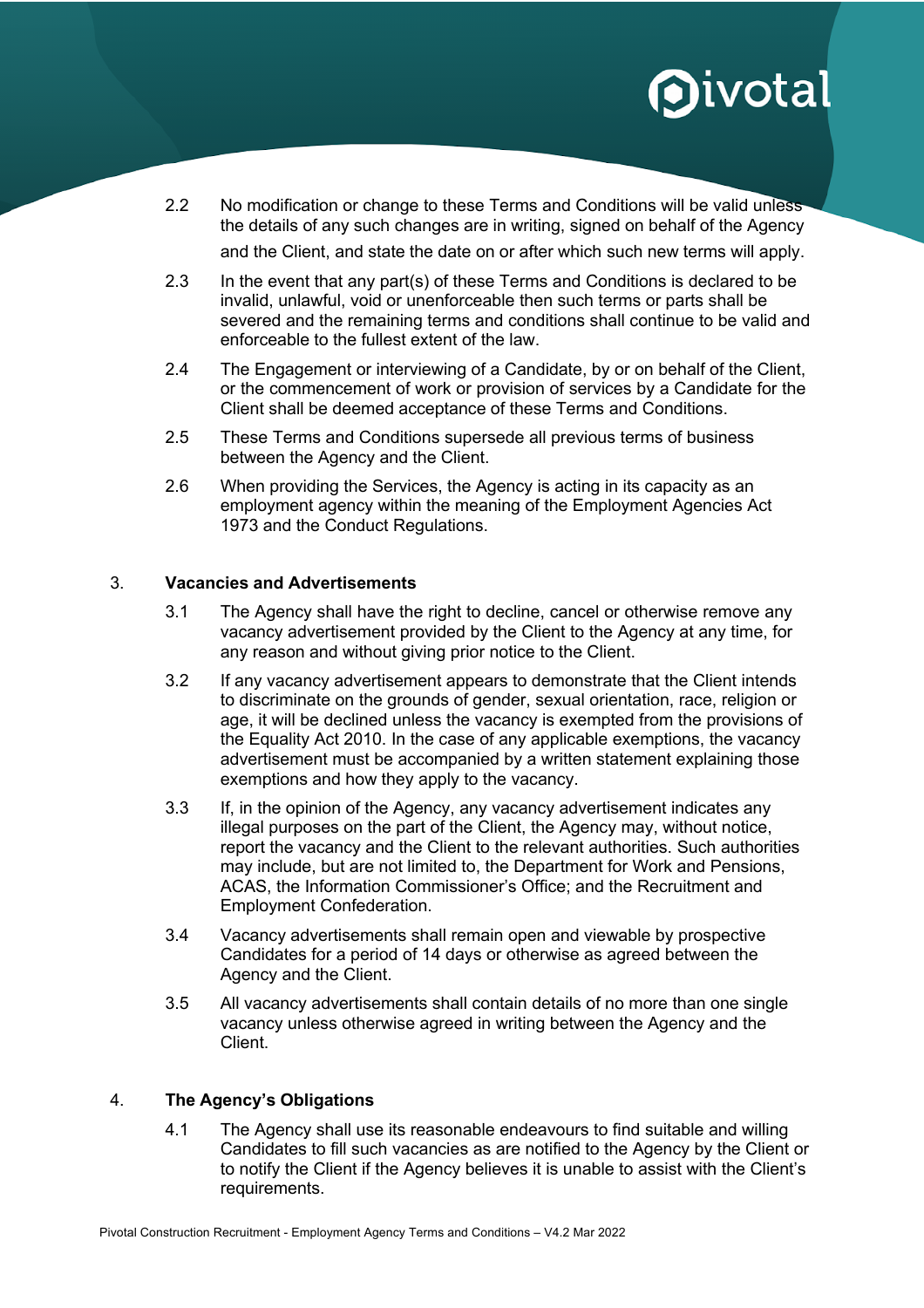- 4.2 The Agency shall use its reasonable endeavours to ensure that all vacancy advertisements are published on the date agreed with the Client or, where no date is agreed, within 24 hours of receiving details of the vacancy.
- 4.3 The Agency will use reasonable endeavours to:
	- 4.3.1 ensure that all Candidates introduced to the Client have the experience, qualifications, and authorisations which are required by the Client, by law or by any professional body, for the position(s) that the Client wishes to fill;
	- 4.3.2 confirm that all Candidates introduced to the Client are willing to work in the position which the Client is seeking to fill;
	- 4.3.3 verify the identity of Candidates prior to making an Introduction.
- 4.4 At the same time as proposing a Candidate to the Client the Agency will inform the Client of such matters as detailed in Clause 4.3 that the Agency has obtained confirmation of.
- 4.5 The Agency will endeavour to take all reasonable steps to ensure that Clients and Candidates are aware of any requirements imposed by law or any professional body on the vacancy/vacancies that the Client seeks to fill.
- 4.6 The Agency cannot guarantee to find a suitable Candidate for each vacancy and gives no warranties as to the suitability of any Candidate.

### 5. **The Client's Obligations**

- 5.1 The Client shall provide to the Agency all information which is reasonably required for the Agency to provide the Services. The Client shall use its best and reasonable endeavours to ensure that such information is complete, accurate and up to date.
- 5.2 The Client shall ensure that all information provided to the Agency does not contain any material which could be regarded as offensive, indecent, obscene, illegal, dishonest, untruthful, defamatory or discriminatory.
- 5.3 The Client shall ensure that all information provided to the Agency does not contain any material which infringes the rights of any third parties (including, but not limited to, intellectual property rights).
- 5.4 The Client must provide the Agency with details of the vacancies that the Client wishes to fill, which must include the type of work required, the date of commencement, the duration, the hours, rates of pay and location as well as the training, qualifications and other authorisations required by law, the Client and any professional body for the position(s).
- 5.5 The Client must inform the Agency of any Health and Safety risks or requirements of the vacancies the Client wishes to fill, as well as the action taken by the Client to minimise and control such risks.
- 5.6 The Client must not seek to employ any member of the Agency's staff, but in the event that any member of staff accepts an Engagement with the Client, the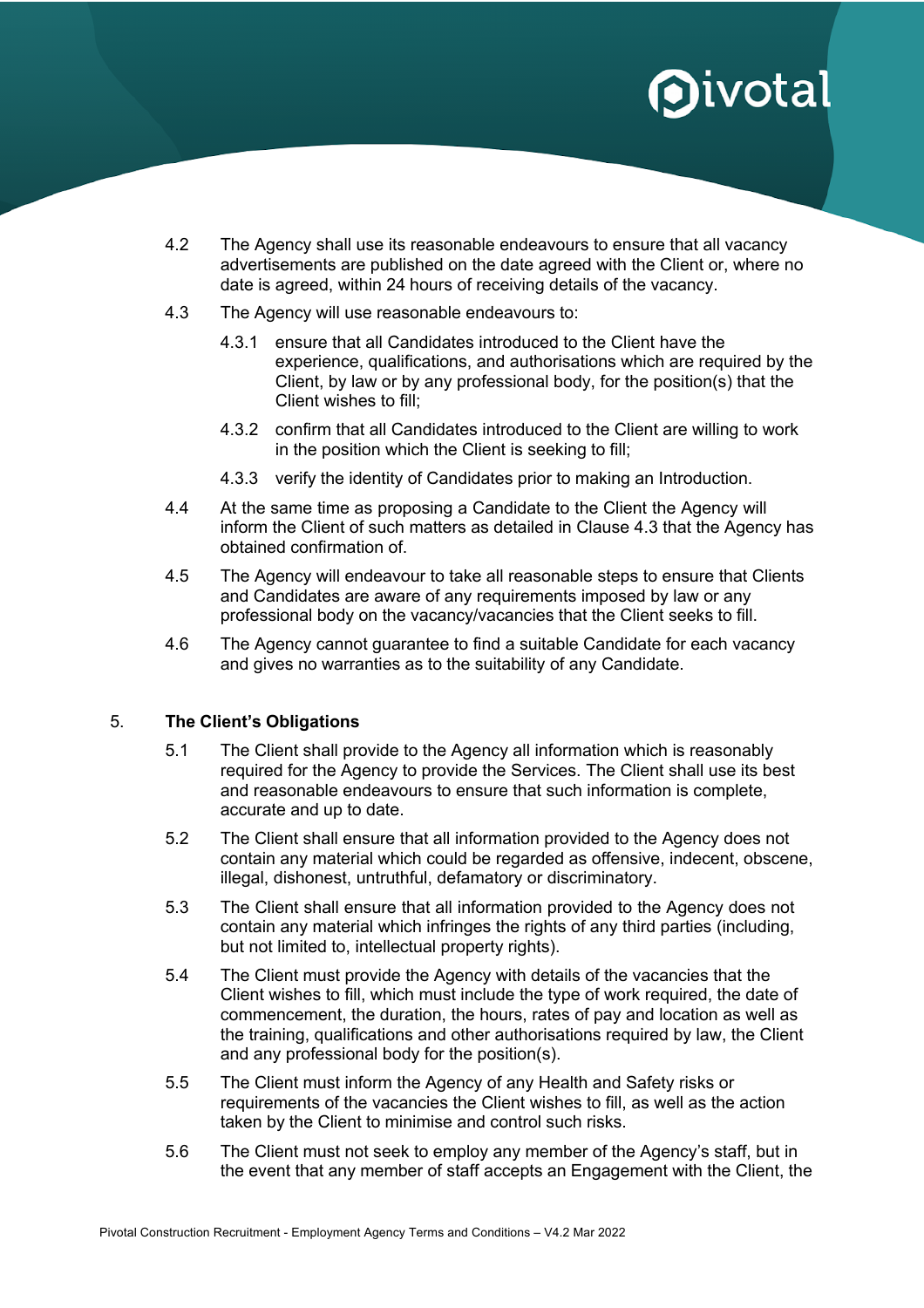Client must pay an Introduction Fee in accordance with Clause 6.

- 5.7 The Client warrants that it shall immediately, and in any event within 24 hours of the Agency's first provision of information relating to the Candidate's identity, inform the Agency if the Client believes that it is aware of the identity of the Candidate other than via information supplied by the Agency. The Client agrees that it will be deemed not to have been aware of the identity of the Candidate prior to the Agency's provision of the information relating to the Candidate's identity if the Client fails to provide such a notice within the aforementioned 24 hours.
- 5.8 The Client acknowledges that the Agency is under no obligation to provide the Services until all required information has been provided by the Client in accordance with Clause 5.1.
- 5.9 The Client shall inform the Agency immediately in the event that any relevant information changes following the submission of that information to the Agency.
- 5.10 Subject to the provisions of Clause 4.3, the Agency shall not verify or otherwise check any Candidate details, howsoever they may be provided to the Client.
- 5.11 It shall be the sole responsibility of the Client to ensure that Candidates are suitable for the relevant vacancies and to obtain any references required.
- 5.12 It shall be the sole responsibility of the Client to obtain any required permits (including, but not limited to, work permits).
- 5.13 It shall be the sole responsibility of the Client to arrange for any required medical examinations or investigations.
- 5.14 The Client must notify the Agency immediately of any offer of an Engagement that it makes to a Candidate.
- 5.15 The Client must notify the Agency immediately of the acceptance of any offer of Engagement that is made to a Candidate and provide details of the Candidate's remuneration.
- 5.16 The Client must notify the Agency immediately if, following the Engagement of a Candidate, the Candidate's remuneration increases at any time during the first 12 months of the Engagement, and the Introduction Fee detailed in clause will be increased accordingly.
- 5.17 The Client must within five (5) days of offering an Engagement to a Candidate provide the Agency with a copy of the job offer or contract given to the Candidate.
- 5.18 Notwithstanding Clause 4.3 above the Client must satisfy itself as to the suitability of a Candidate for any vacancy, and the Client must be responsible for taking up references and checking the validity of qualifications.
- 5.19 The Client is responsible for payment of Remuneration to the Candidate following Engagement.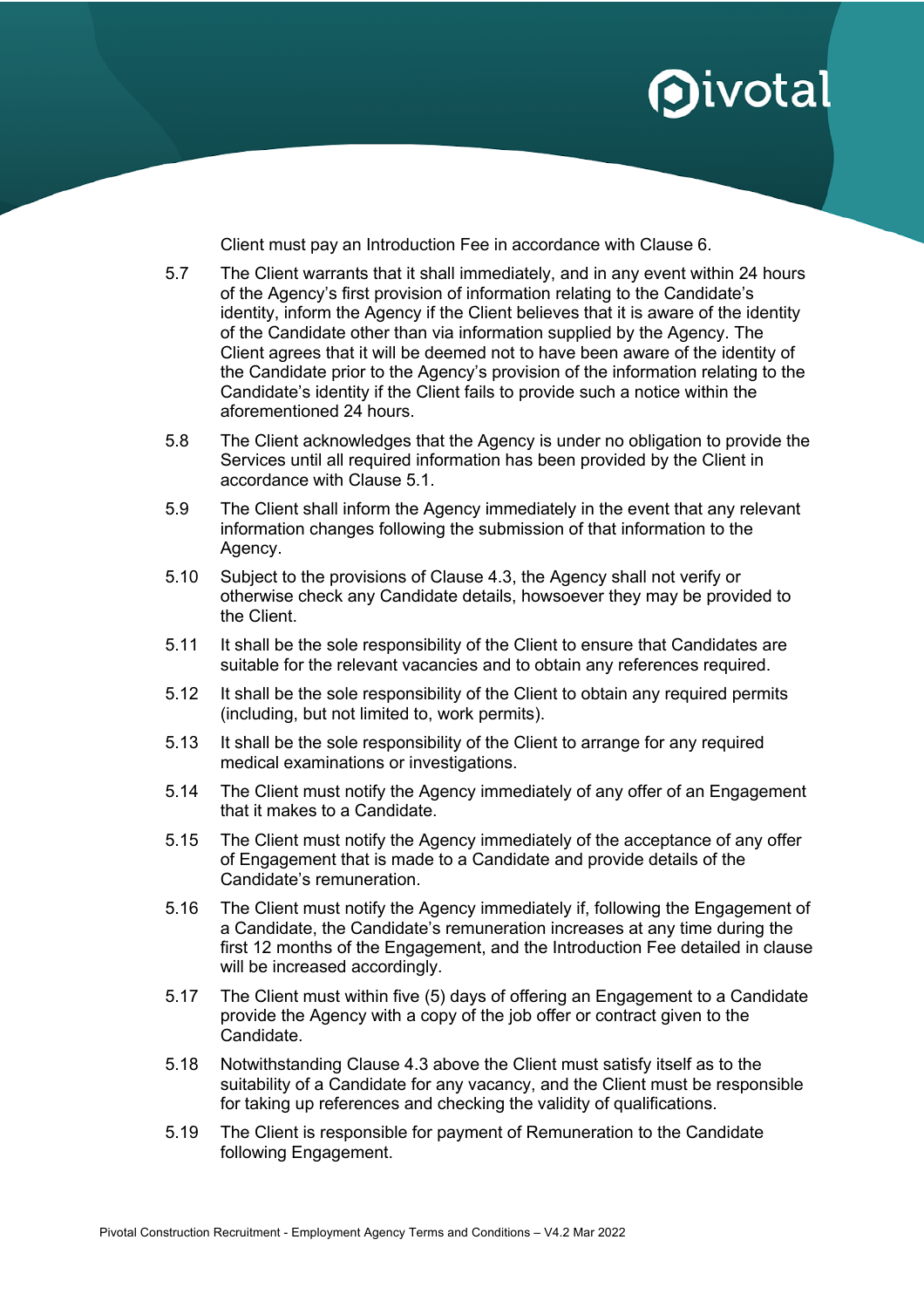#### 6. **Fees and Payment**

- 6.1 The Introduction Fee payable by the Client to the Agency upon the commencement of an Engagement by a Candidate shall be calculated either as a fixed fee or provided the Candidate is employed on a full-time basis, then as a percentage of the Candidate's remuneration during the first 12 months of the Engagement, exclusive of VAT.
- 6.2 The relevant Introduction Fee shall be determined in accordance with the Fee Card.
- 6.3 If the Engagement of a Candidate is for a fixed term of less than 12 months or the Engagement is on a part-time basis then the Introduction Fee will also be calculated on the full-time equivalent salary, subject to the Minimum Fee.
- 6.4 If an Engagement for a fixed term of less than 12 months is extended then a further Introduction Fee based on the Candidate's full-time equivalent salary for the periodup to 12 months from the original Engagement will become payable by the Client.
- 6.5 The Client will not be liable for any fees until a Candidate commences an Engagement, at which point the Agency will render an invoice to the Client.
- 6.6 In the case of a Retained Assignment, the Introduction Fee shall be calculated in accordance with Clauses 6.1 above and shall become payable as follows:
	- 6.6.1 30% of the relevant Introduction Fee shall be payable upon acceptance of the Retained Assignment by the Agency;
	- 6.6.2 30% of the relevant Introduction Fee shall be payable upon provision to the Client of the Shortlist; and
	- 6.6.3 40% of the relevant Introduction Fee shall be payable upon Engagement of a Candidate.
- 6.7 The Client must pay the Agency's fees within 30 days of receiving the invoice.
- 6.8 The Agency reserves the right to charge interest at the rate of 8% above Bank of England base rate of interest per annum on any invoiced fees that remain unpaid by the Client from the due date to the date of payment.
- 6.9 Expect in respect of a Retained Assignment or where a Candidate has been made redundant, the Client may be entitled to a partial refund of the Introduction Fee where:
	- 6.9.1 It was paid on time, and;
	- 6.9.2 The Engagement is terminated in line with the table below:

| Week of Termination | % Of Introduction Fee Refundable |
|---------------------|----------------------------------|
|                     | 100% or Free Replacement         |
|                     | 90% or Free Replacement          |
|                     | 80% or Free Replacement          |
|                     | 70% or Free Replacement          |
|                     | 60%                              |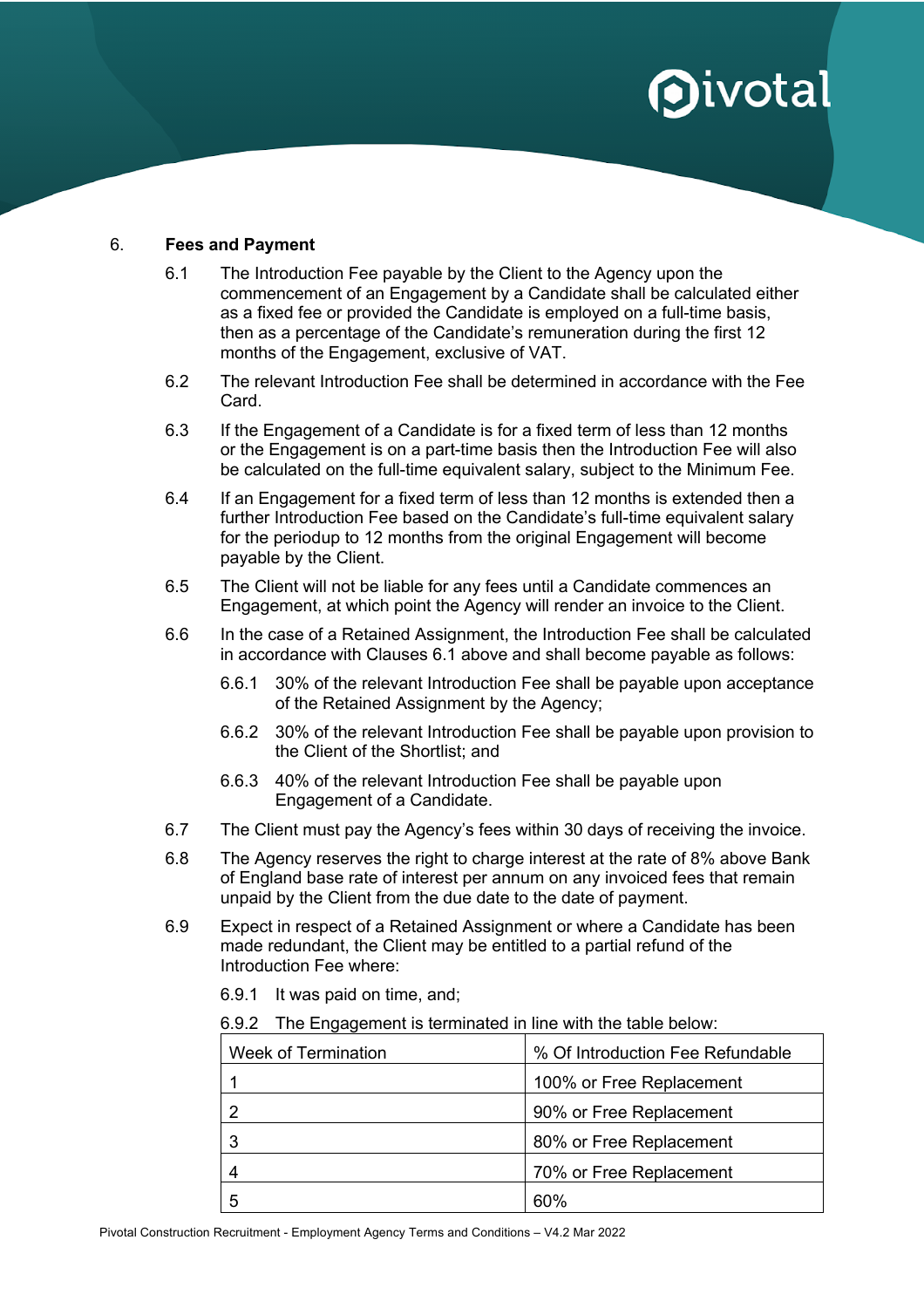| 6  | 50%                           |
|----|-------------------------------|
|    | 40%                           |
| 8  | 30%                           |
| 9  | 20%                           |
| 10 | 10%                           |
| 44 | No refund or free replacement |

- 6.10 If no Introduction Fee was paid prior to the Engagements termination, or the Introduction Fee is paid later than the terms specified in Clause 6.7, the Client will not be eligible to receive any refund.
- 6.11 Where an Engagement is terminated following an Introduction on a Retained Assignment, the Client shall be entitled to Engage another Candidate from the relevant Shortlist without additional charge.
- 6.12 Where a Client has made an offer of Engagement to a Candidate but withdraws it before the Candidate commences the Engagement the Client must pay the Agency the Introduction Fee in respect of the annual remuneration to which the Candidate would have been entitled if the Engagement had proceeded. This Clause 6.11 shall not apply in the event that a Candidate fails any pre-employment vetting checks upon which the Candidate's Engagement with the Client has been made explicitly conditional within the relevant written offer.

### 7. **Temporary to Permanent Engagements**

7.1 Where, Following the supply of a Temporary Worker by the Employment Agency to the Client, the Client engages the Temporary Worker in a permanent Engagement within the Introduction Period, the client will be eligible for the following reductions to the Transfer Fee (defined in the Employment Businesses Terms and Conditions):

| Hours Worked during         | <b>Reduction Of Transfer Fee</b> |
|-----------------------------|----------------------------------|
| <b>Temporary Engagement</b> |                                  |
| 150 Hours                   | 1%                               |
| 300 Hours                   | 2%                               |
| 450 Hours                   | 3%                               |
| 600+ Hours                  | 4%                               |

### 8. **Confidentiality**

- 8.1 Each Party undertakes that, except as provided by Clause 7.2 or as authorised in writing by the other Party, it shall, at all times:
	- 8.1.1 keep confidential all Confidential Information;
	- 8.1.2 not disclose any Confidential Information to any other party;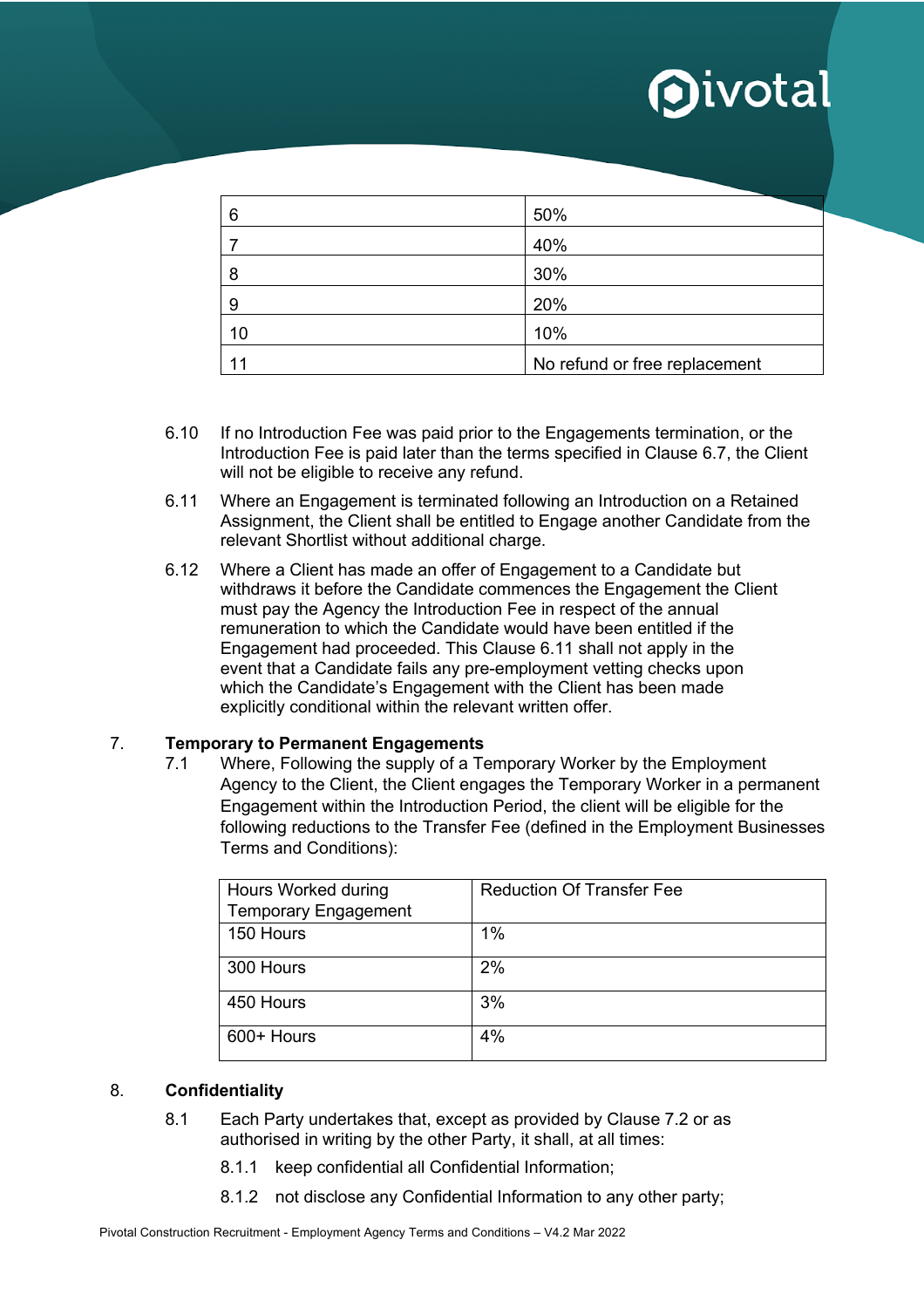- 8.1.3 not use any Confidential Information for any purpose other than as contemplated by and subject to these Terms and Conditions;
- 8.1.4 not make any copies of, record in any way or part with possession of any Confidential Information; and
- 8.1.5 ensure that none of its directors, officers, employees, agents or advisers does any act which, if done by that Party, would be a breach of the provisions of Clauses 7.1.1 to 7.1.4 above.
- 8.2 Either Party may:
	- 8.2.1 disclose any Confidential Information to:
		- 8.2.1.1 any sub-contractor or supplier of that Party;
		- 8.2.1.2 any governmental or other authority or regulatory body; or
		- 8.2.1.3 any employee or officer of that Party or of any of the aforementioned persons;

to such extent only as is necessary for the purposes contemplated by these Terms and Conditions, or as required by law, and in each case subject to that Party first informing the person in question that the Confidential Information is confidential and (except where the disclosure is to any such body as is mentioned in Clause 7.2.1.2 above or any authorised employee or officer of any such body) obtaining and submitting to the other Party a written undertaking from the person in question, as nearly as practicable in the terms of this Clause, to keep the Confidential Information confidential and to use it only for the purposes for which the disclosure is made; and

- 8.2.2 use any Confidential Information for any purpose, or disclose it to any other person, to the extent only that it is, or has become, public knowledge through no fault of that Party, provided that in doing so that Party does not disclose any part of that Confidential Information which is not public knowledge.
- 8.3 The provisions of this Clause 7 shall continue in force in accordance with their terms, notwithstanding the termination of these Terms and Conditions for any reason.

### 9. **Data Protection**

- 9.1 The Parties acknowledge that the Agency is a Data Controller in respect of the Personal Data of Candidates and provides such Personal Data to Client in accordance with the Data Protection Legislation for the purposes anticipated by these Terms and Conditions.
- 9.2 The Parties further acknowledge that the Client is also a Data Controller but that the Parties are not Joint Controllers (as defined within the Data Protection Legislation) save where a specific agreement is made to that effect between the Parties as an addendum to these terms.
- 9.3 The Parties warrant to each other that any Personal Data relating to a Data Subject, whether provided by the Client, the Agency or by a Candidate, will be used, Processed and recorded by the receiving party in accordance with Data Protection Legislation.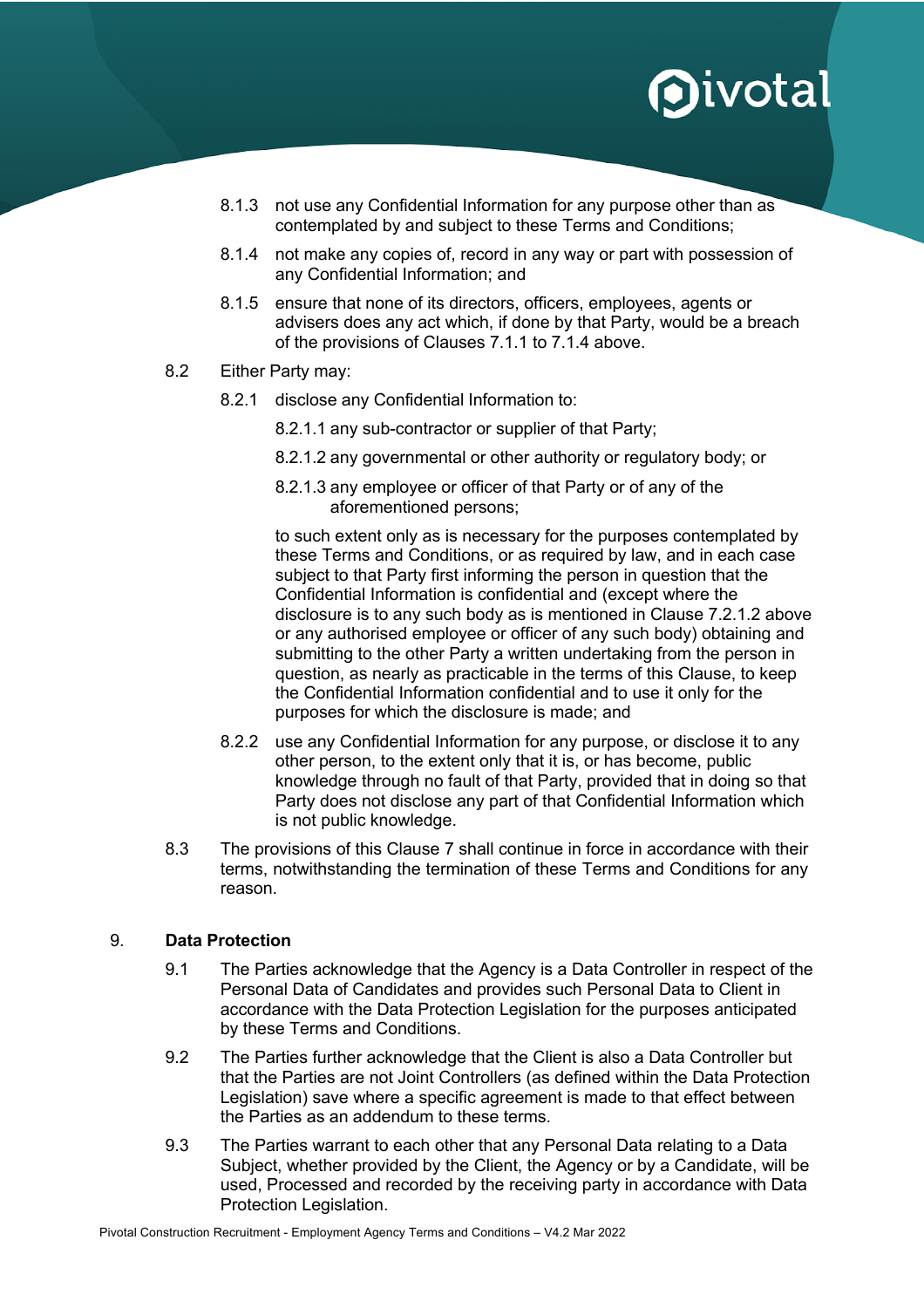- 9.4 The Parties will take appropriate technical and organisational measures to adequately protect all Personal Data against accidental loss, destruction or damage, alteration or disclosure.
- 9.5 The Client will:
	- 9.5.1 comply with the instruction of the Agency as regards the transfer/sharing of data between the Parties. If the Client requires Personal Data not already in its control to be provided by the Agency, the Client will set out its legal basis for the request of such data and accept that the Agency may refuse to share/transfer such Personal Data where, in the reasonable opinion of the Agency, it does not comply with its obligations in accordance with the Data Protection Legislation;
	- 9.5.2 ensure it has met any obligations under the Data Protection Legislation to keep a record of its Processing activities in respect of Candidates;
	- 9.5.3 not cause the Agency to breach any of its obligations under the Data Protection Legislation.
- 9.6 In the event the Client becomes aware of an actual or any reasonably suspected Personal Data Breach in respect of a Candidate, it will immediately notify the Agency and will provide the Agency with a description of the Personal Data Breach, the categories of data that was the subject of the Personal Data Breach and the identity of each Data Subject affected and any other information the Agency reasonably requests relating to the Personal Data Breach.
- 9.7 In the event of a Personal Data Breach in respect of a Candidate, the Client will promptly (at its own expense) provide such information, assistance and cooperation and do such things as the Agency may request to:
	- 9.7.1 investigate and defend any claim or regulatory investigation;
	- 9.7.2 mitigate, remedy and/or rectify such breach; and
	- 9.7.3 prevent future breaches.

and will provide the Agency with details in writing of all such steps taken.

- 9.8 The Client will not release or publish any filing, communication, notice, press release or report concerning any Personal Data Breach without the prior written approval of the Agency, unless the Client is required to give such notice under the Data Protection Legislation.
- 9.9 The Client agrees it will only Process Personal Data of a Candidate for the purposes of considering the Candidate for Engagement as contemplated by these Terms and Conditions.
- 9.10 The Client will provide evidence of compliance with this Clause 8 upon request from the Employment Business.
- 9.11 The Client will indemnify, and keep indemnified, the Agency against any costs, claims or liabilities incurred directly or indirectly by the Agency arising out of or in connection with any failure of the Client to comply with Clause 8; including any finding by a relevant authority that the Client was acting as a Data Processor (as defined in the Data Protection Legislation) on behalf of the Agency.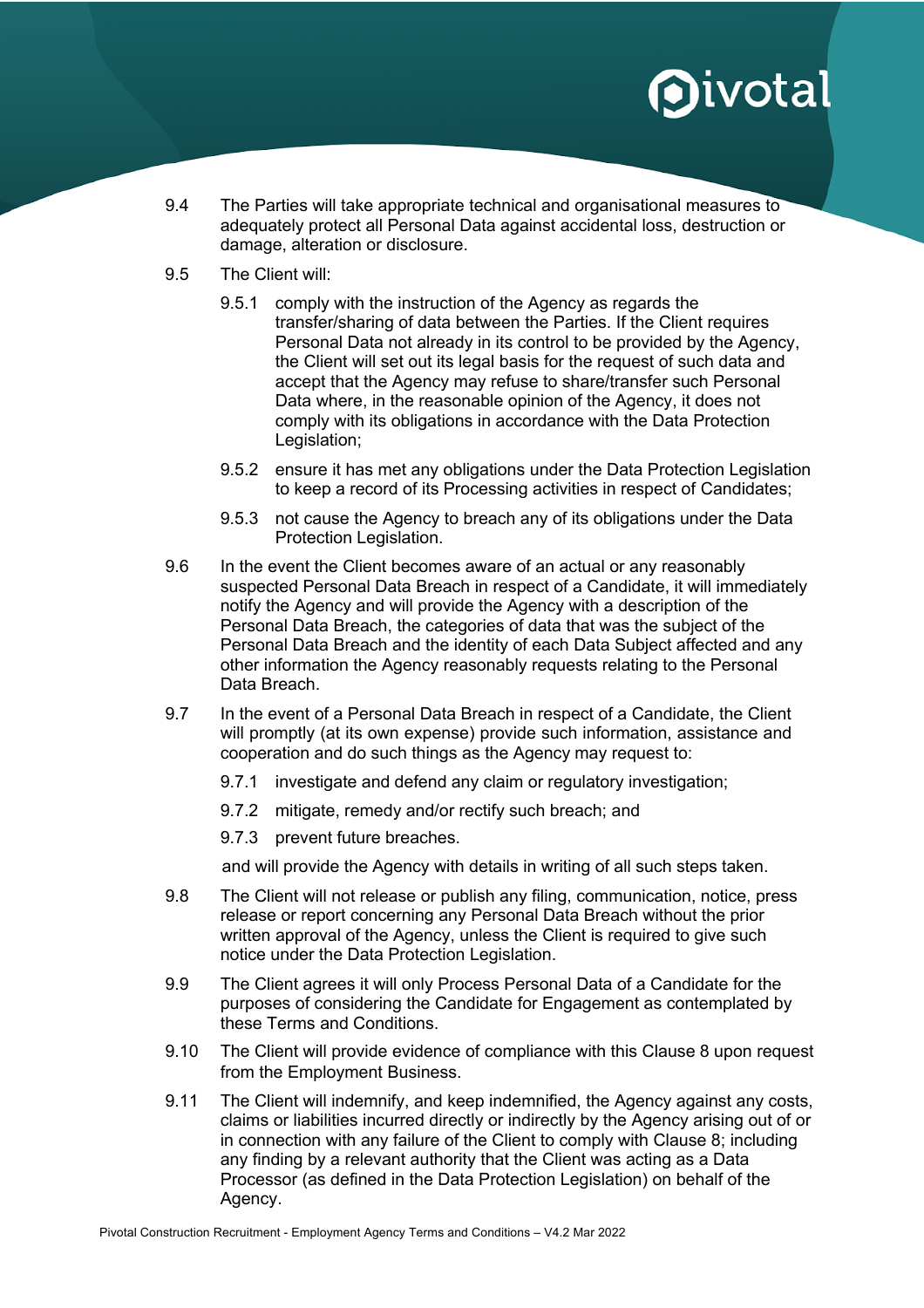#### 10. **Liability**

With the exception of death or personal injury caused by the Agency's negligence, the Agency shall not be liable or responsible for any loss or damages of any nature whether direct or indirect including any loss of profits or any consequential damages suffered or incurred by the Client as a result of the Introduction of a Candidate to the Client by the Agency, the Engagement of a Client Introduced by the Agency or the failure of the Agency to Introduce any Candidate to the Client.

#### 11. **Indemnity**

The Client shall indemnify the Agency against any costs, liability, damages, loss, claims or proceedings which may arise out of its use of the Services or out of any breach of any part of these Terms and Conditions.

#### 12. **Force Majeure**

Neither Party to these Terms and Conditions shall be liable for any failure or delay in performing their obligations where such failure or delay results from any cause that is beyond the reasonable control of that Party. Such causes include, but are not limited to: power failure, Internet Service Provider failure, industrial action, civil unrest, fire, flood, storms, earthquakes, acts of terrorism, acts of war, governmental action or any other event that is beyond the control of the Party in question.

#### 13. **Law and Jurisdiction**

- 13.1 These Terms and Conditions (including any non-contractual matters and obligations arising therefrom or associated therewith) shall be governed by, and construed in accordance with, the laws of England and Wales.
- 13.2 Any dispute, controversy, proceedings or claim between the Parties relating to these Terms and Conditions (including any non-contractual matters and obligations arising therefrom or associated therewith) shall fall within the jurisdiction of the courts of England and Wales.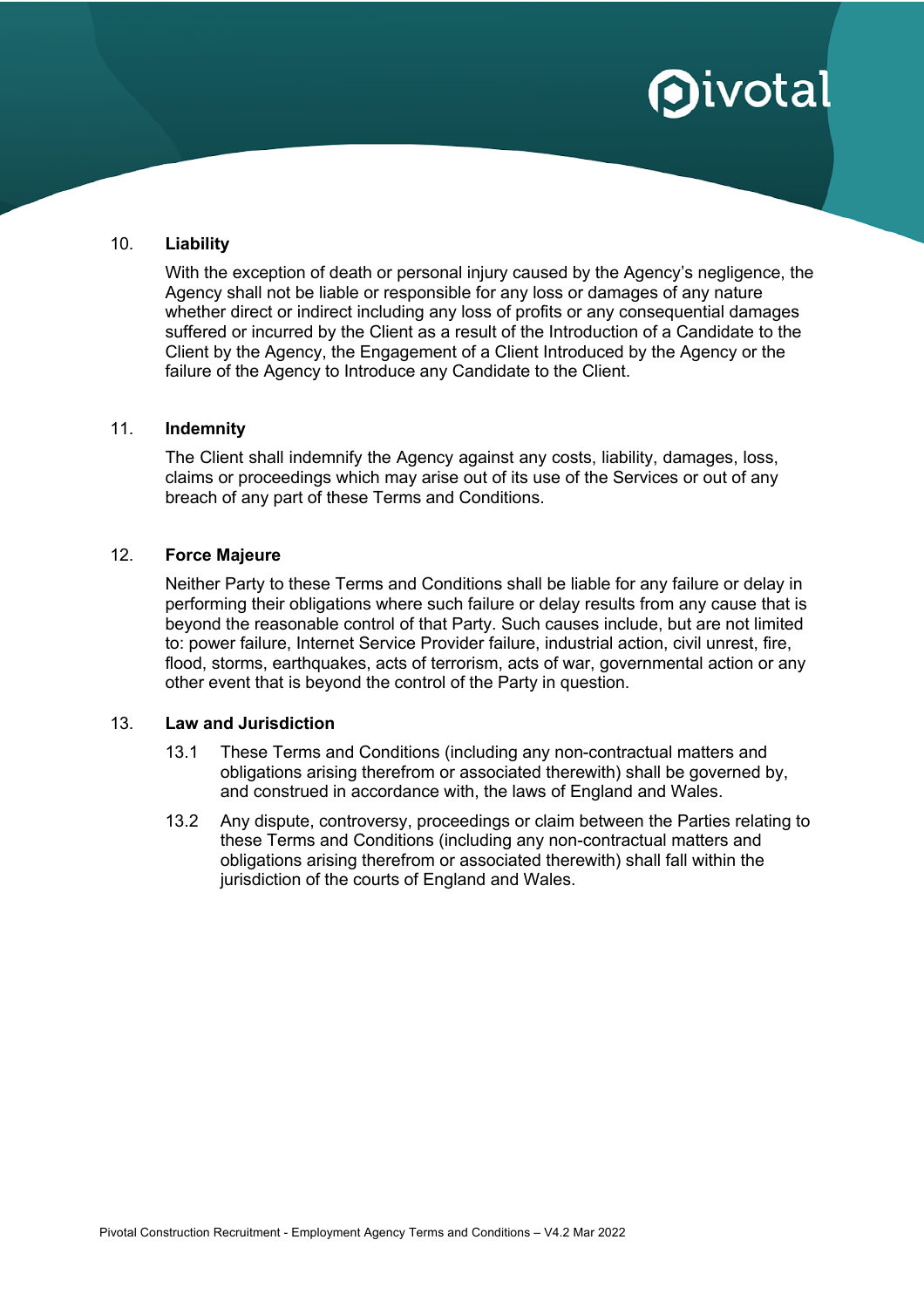#### **SCHEDULE – Privacy Notice and Fee Card**

#### **Privacy Notice**

The Agency's privacy notice can be found at: pivotaluk.com/privacy-policy

For any queries or complaints relating to the handling of Personal Data please contact DPO@pivotaluk.com or write to:

DPO First Floor, Braebourne House Woodlands Bradley Stoke Bristol BS32 4JT

#### **Fee Card**

The Introduction Fees shall be calculated in accordance with the table below unless otherwise agreed in writing by an authorised representative of the Agency.

| <b>Annual Remuneration</b> | <b>Introduction Fee</b>                                       |
|----------------------------|---------------------------------------------------------------|
| Up to £19,999              | <b>20%</b>                                                    |
| £20,000 to £24,999         | 20%                                                           |
| £25,000 to £29,999         | 20%                                                           |
| £30,000 to £34,999         | 20%                                                           |
| £30,000 to £39,999         | <b>20%</b>                                                    |
| £40,000 to £59,999         | <b>20%</b>                                                    |
| £60,000 to £79,999         | 20%                                                           |
| £80,000 and above          | As determined between the Client and the<br>Agency in writing |

#### **All Introduction Fees quoted are exclusive of VAT, which shall be applied at the prevailing rate.**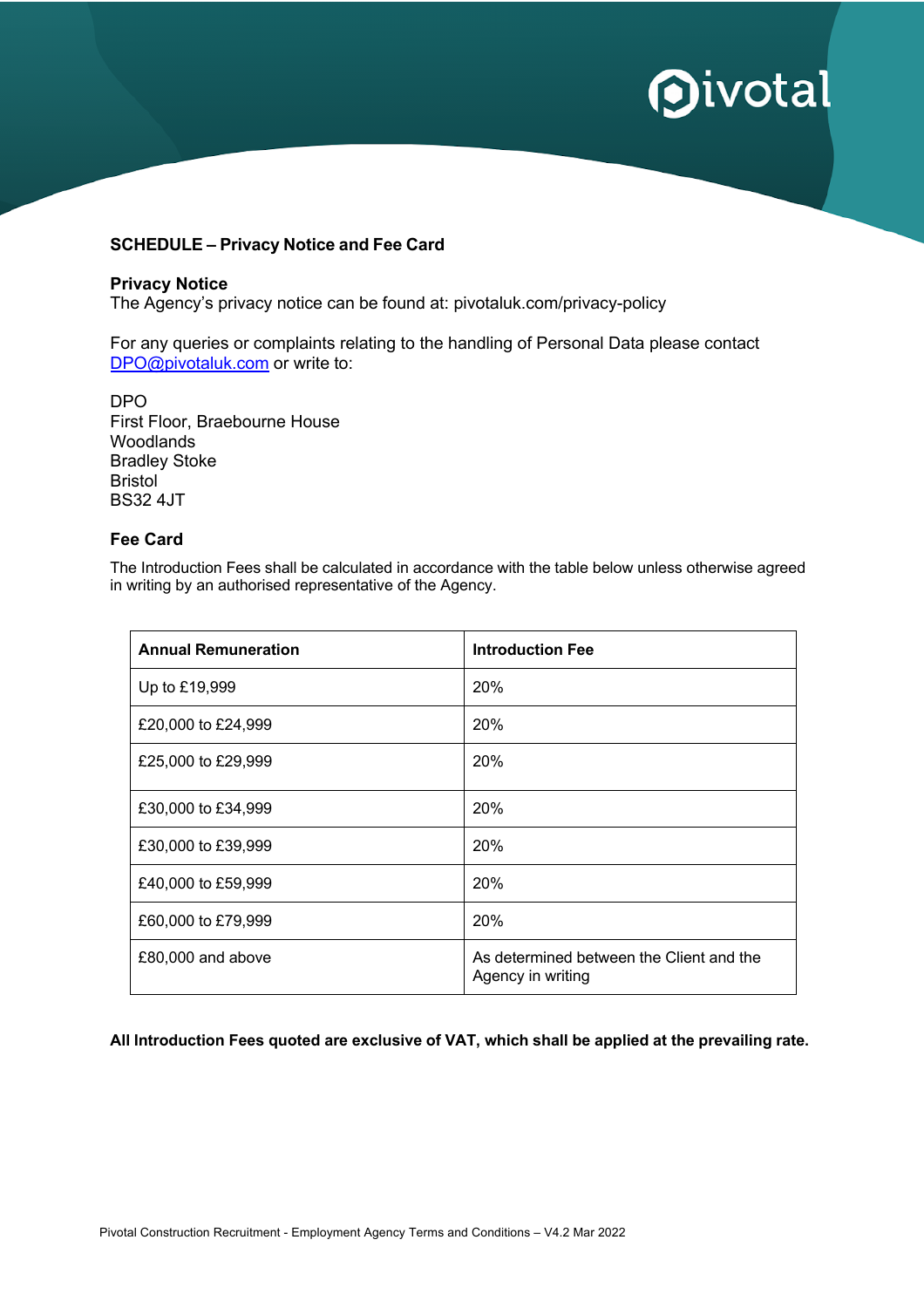

### **EMPLOYMENT BUSINESS TERMS AND CONDITIONS**

#### **BACKGROUND:**

These Terms and Conditions shall apply to the provision of employment business Services by the Employment Business to the Client.

In the event of conflict between these Terms and Conditions and any other terms and conditions (of the Client or otherwise) then these terms shall prevail unless expressly otherwise agreed by a director of the Employment Business in writing.

#### 1. **Definitions and Interpretation**

1.1 In these Terms and Conditions, unless the context otherwise requires, the following expressions have the following meanings:

| "Agency Workers<br><b>Regulations"</b> | means the Agency Workers Regulations 2010;                                                                                                                                                                               |
|----------------------------------------|--------------------------------------------------------------------------------------------------------------------------------------------------------------------------------------------------------------------------|
| "Applicant"                            | means any individual Introduced to the Client by the<br>Employment Business from time-to-time as a potential<br>Temporary Worker or candidate for permanent<br>engagement by the Client;                                 |
| "AWR Claim"                            | means any complaint or claim to a tribunal or court<br>made by or on behalf of the Inscope Temporary<br>Worker against the Client and/or the Employment<br>Business for any breach of the Agency Workers<br>Regulations; |
| "Assignment                            | means the period during which the Temporary Worker<br>is supplied to render services to the Client;                                                                                                                      |
| "Calendar Weeks"                       | means any period of seven (7) days starting with the<br>same day as the first day of the Initial Assignment;                                                                                                             |
| "Client"                               | means any person, firm or company including any<br>associates or subsidiaries (as defined by the<br>Companies Act 2006) to whom any Applicant is<br>introduced or to whom any Temporary Worker is<br>supplied;           |
| "Comparable Employee"                  | has the meaning set out in Regulation 5(4) of the<br><b>Agency Workers Regulations;</b>                                                                                                                                  |
| "Conduct Regulations"                  | means the Conduct of Employment Agencies and<br><b>Employment Businesses Regulations 2003;</b>                                                                                                                           |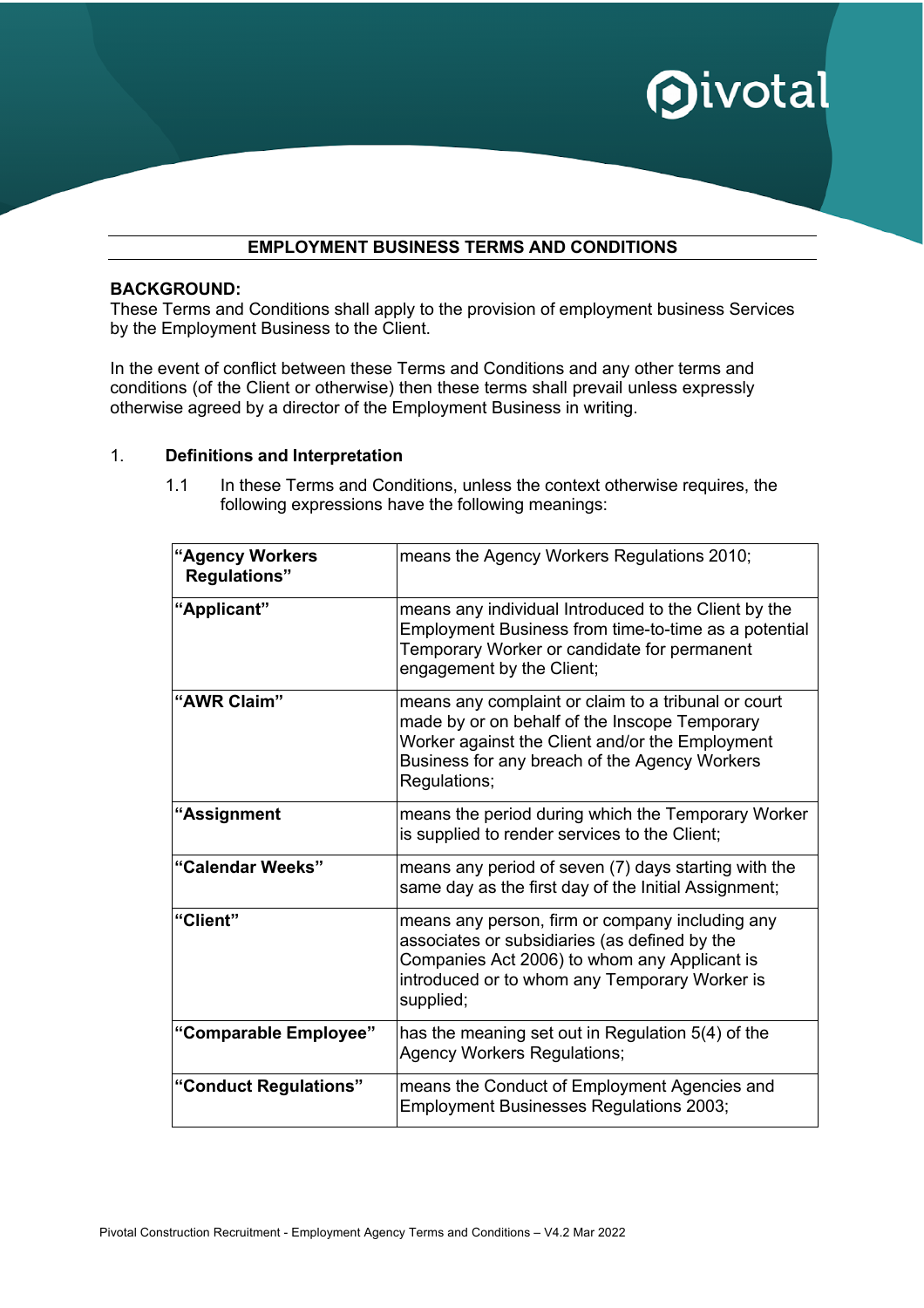# **Oivotal**

| "Confidential Information"       | means any information concerning either Party and<br>relating to its business methods, plans, systems,<br>finances or projects; its trade secrets; its products or<br>services; or any other information which is expressly<br>described as confidential;                                                                                                                                                              |
|----------------------------------|------------------------------------------------------------------------------------------------------------------------------------------------------------------------------------------------------------------------------------------------------------------------------------------------------------------------------------------------------------------------------------------------------------------------|
| "Data Controller"                | means a "controller" as defined within the Data<br>Protection Legislation;                                                                                                                                                                                                                                                                                                                                             |
| "Data Protection<br>Legislation" | means all applicable laws and regulations, as amended<br>or updated from time to time, in the United Kingdom<br>relating to data protection, the processing of personal<br>data and privacy, including without limitation:<br>(i) the Data Protection Act 2018 (ii) the General Data<br>Protection Regulation (EU) 2016/679; and (ii) the<br>Privacy and Electronic Communications (EC Directive)<br>Regulations 2003; |
| "Data Subject"                   | means as set out in, and will be interpreted in<br>accordance with, the Data Protection Legislation;                                                                                                                                                                                                                                                                                                                   |
| "Employment Business"            | means Pivotal Construction Services Limited a<br>company registered in England and Wales under<br>number 12931072 whose registered office is First<br>Floor, Braebourne House Woodlands, Bradley Stoke,<br>Bristol, Avon, United Kingdom, BS32 4JT;                                                                                                                                                                    |
| "Engagement"                     | means any employment, engagement or use of a<br>Temporary Worker by a Client on a temporary basis,<br>whether under a contract of service or for services,<br>agency arrangement or any other engagement;                                                                                                                                                                                                              |
| "First Assignment"               | means the first Assignment of the Temporary Worker<br>with the Client or any subsequent Assignment<br>commencing at least 42 days after the end of any<br>previous Assignment of the Temporary Worker with<br>the Client:                                                                                                                                                                                              |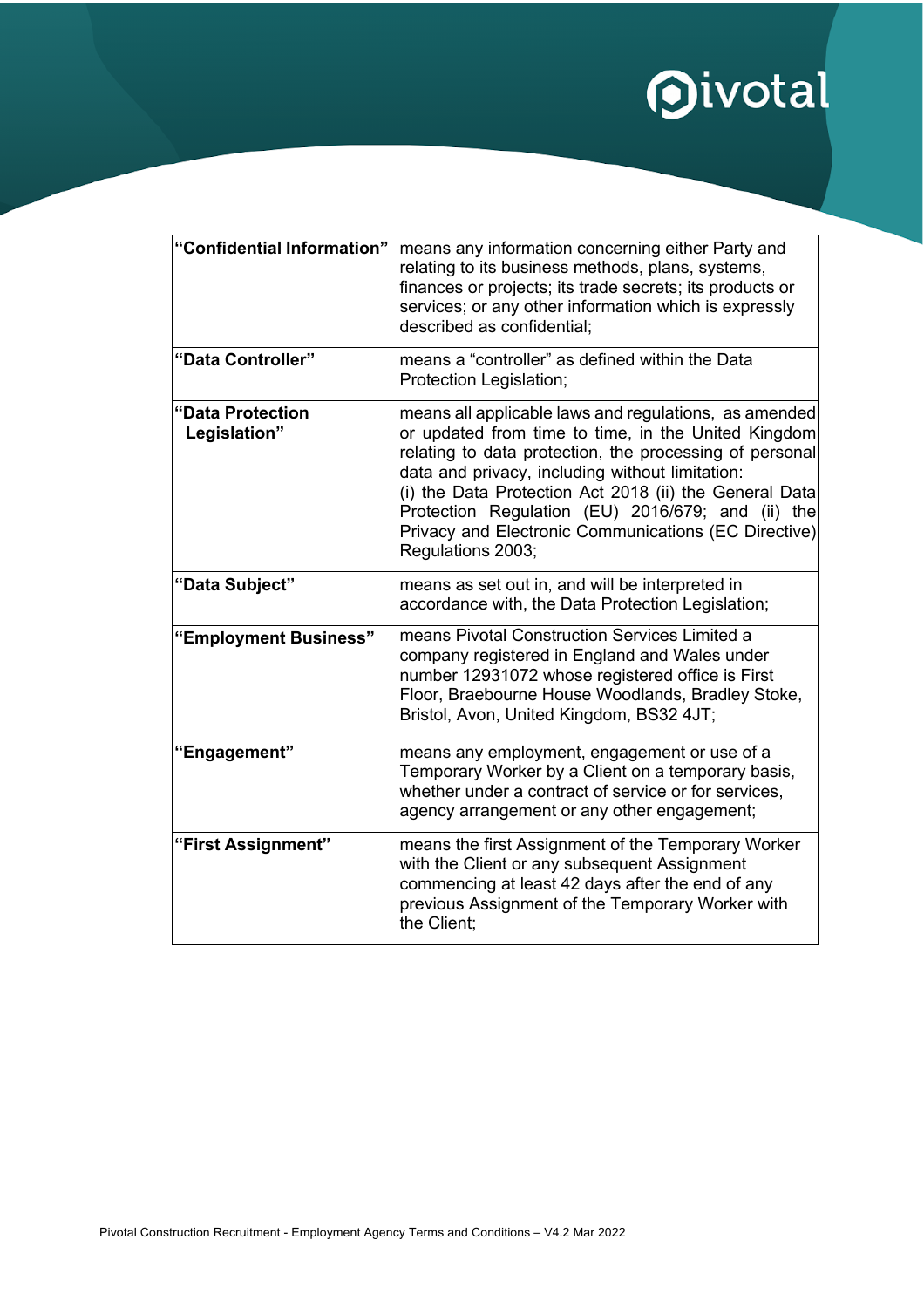

| "Initial Assignment"  | means:                                                                                                                                                                                                                                                                                                                                                       |                                                                                                                                                                                                                                                                                                        |
|-----------------------|--------------------------------------------------------------------------------------------------------------------------------------------------------------------------------------------------------------------------------------------------------------------------------------------------------------------------------------------------------------|--------------------------------------------------------------------------------------------------------------------------------------------------------------------------------------------------------------------------------------------------------------------------------------------------------|
|                       | (a) the relevant Assignment; or                                                                                                                                                                                                                                                                                                                              |                                                                                                                                                                                                                                                                                                        |
|                       | (b) if, prior to the relevant Assignment:                                                                                                                                                                                                                                                                                                                    |                                                                                                                                                                                                                                                                                                        |
|                       | (i)                                                                                                                                                                                                                                                                                                                                                          | the Inscope Temporary Worker has<br>worked in any assignment in the same<br>role with the relevant Client as the role<br>in which the Inscope Temporary Worker<br>works in the relevant Assignment; and                                                                                                |
|                       | (ii)                                                                                                                                                                                                                                                                                                                                                         | the relevant Qualifying Period<br>commenced in any such assignment,                                                                                                                                                                                                                                    |
|                       |                                                                                                                                                                                                                                                                                                                                                              | an assignment being (for the purpose of this defined<br>term) a period of time during which the Inscope<br>Temporary Worker is supplied by one or more<br>Temporary Work Agencies to the relevant Client to<br>work temporarily for and under the supervision and<br>direction of the relevant Client; |
| "Introduction"        | means the Client's interview of an Applicant in person<br>or by telephone, following the Client's instruction to the<br><b>Employment Business to search for a Temporary</b><br>Worker or the passing to the Client of a curriculum<br>vitae or other information which identifies the<br>Temporary Worker or Applicant and which leads to an<br>Engagement; |                                                                                                                                                                                                                                                                                                        |
| "Introduction Period" | Introduction;                                                                                                                                                                                                                                                                                                                                                | means the 12 months immediately following an                                                                                                                                                                                                                                                           |
| "Intermediary"        |                                                                                                                                                                                                                                                                                                                                                              | means a person, firm or corporate body Introduced to<br>the Client by the Employment Business to carry out an<br>Assignment (and, save where otherwise indicated,<br>includes a Temporary Worker);                                                                                                     |
| "Off-Payroll Rules"   | Pensions) Act 2003;                                                                                                                                                                                                                                                                                                                                          | means Chapter 10 Part 2 of Income Tax (Earnings and                                                                                                                                                                                                                                                    |
| "Party" or "Parties"  | the context may require;                                                                                                                                                                                                                                                                                                                                     | means either or both of the Agency and the Client, as                                                                                                                                                                                                                                                  |
| "Personal Data"       |                                                                                                                                                                                                                                                                                                                                                              | means as set out in, and will be interpreted in<br>accordance with, the Data Protection Legislation;                                                                                                                                                                                                   |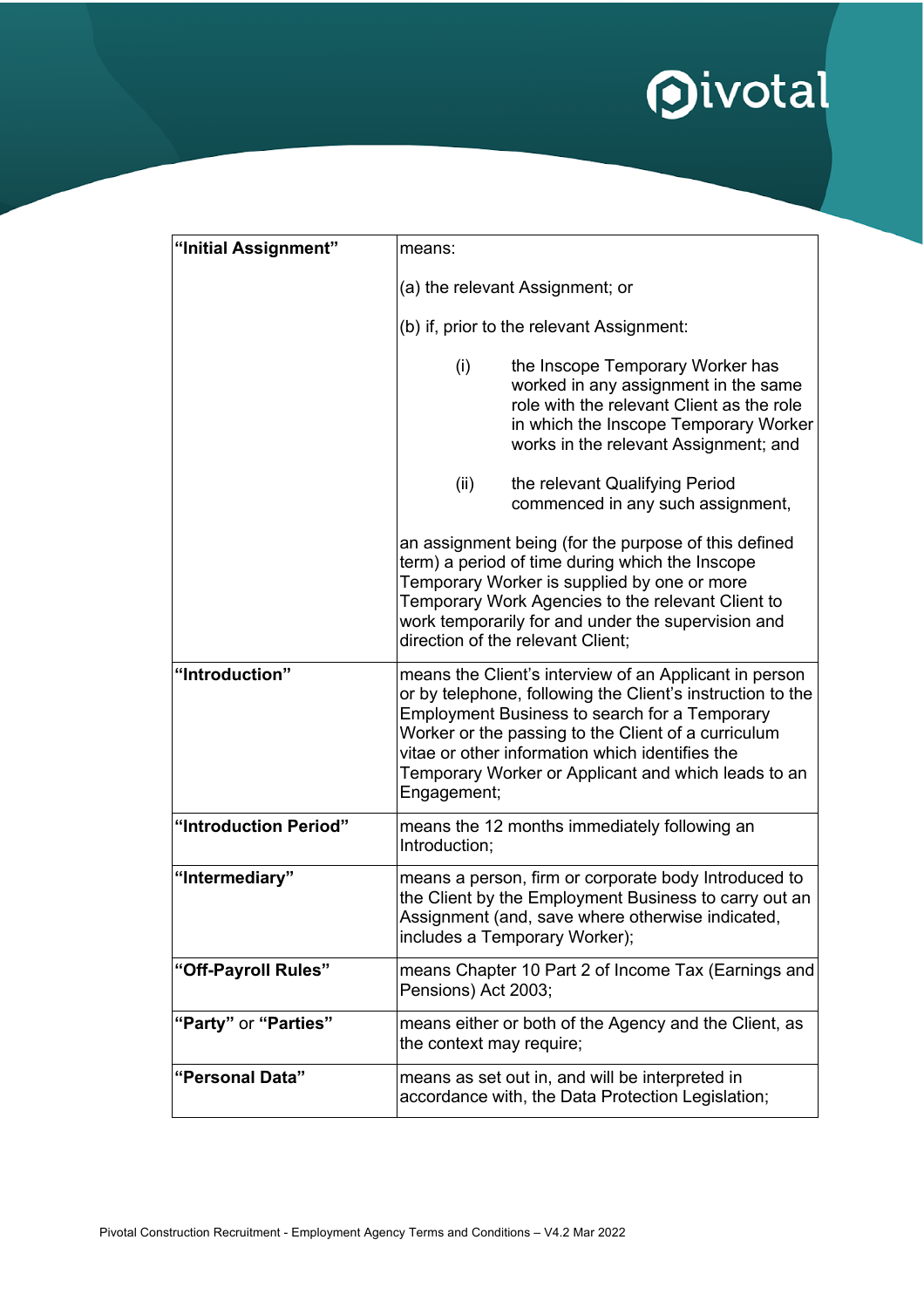

| "Personal Data Breach" | means the accidental or unlawful destruction, loss,<br>alteration, unauthorised disclosure of, or access to,<br>Personal Data transmitted, stored or otherwise<br>Processed in connection with these Terms and<br>Conditions or which otherwise relates to any<br>Candidate;                                                                                                                                                                                                                                                                                                                                                                                        |
|------------------------|---------------------------------------------------------------------------------------------------------------------------------------------------------------------------------------------------------------------------------------------------------------------------------------------------------------------------------------------------------------------------------------------------------------------------------------------------------------------------------------------------------------------------------------------------------------------------------------------------------------------------------------------------------------------|
| "Process"              | means as set out in, and will be interpreted in<br>accordance with, the Data Protection Legislation and<br>"Processed" and "Processing" will be construed<br>accordingly;                                                                                                                                                                                                                                                                                                                                                                                                                                                                                           |
| "PSC"                  | means an Intermediary operating as a personal<br>services company in respect of which the relevant<br>Temporary Worker has a controlling interest;                                                                                                                                                                                                                                                                                                                                                                                                                                                                                                                  |
| "Qualifying Period"    | has the meaning set out in Regulation 7 of the Agency<br><b>Workers Regulations;</b>                                                                                                                                                                                                                                                                                                                                                                                                                                                                                                                                                                                |
| "Relevant Period"      | means:                                                                                                                                                                                                                                                                                                                                                                                                                                                                                                                                                                                                                                                              |
|                        | in the case of a Temporary Worker that has not opted<br>out of the Conduct Regulations; the period ending the<br>later of (a) 8 weeks commencing from the day after the<br>last day on which the Temporary Worker worked for<br>the Client having been supplied by the Employment<br>Business; or (b) 14 weeks from the first day on which<br>the Temporary Worker worked for the Client having<br>been supplied by the Employment Business; or (c) the<br>period ending 14 weeks from the first day of the most<br>recent Assignment where there has been a break of<br>more than 6 weeks (42 days) since any previous<br>assignment; whichever period ends later; |
|                        | or:                                                                                                                                                                                                                                                                                                                                                                                                                                                                                                                                                                                                                                                                 |
|                        | in the case of a Temporary Worker that has provided a<br>valid opt out in respect of the Conduct Regulations; the<br>period ending six (6) months from the day after the last<br>day on which the Temporary Worker worked for the<br>Client having been supplied by the Employment<br>business or (in the case where there has been no<br>supply) six (6) months from the date of Introduction of<br>the Applicant;                                                                                                                                                                                                                                                 |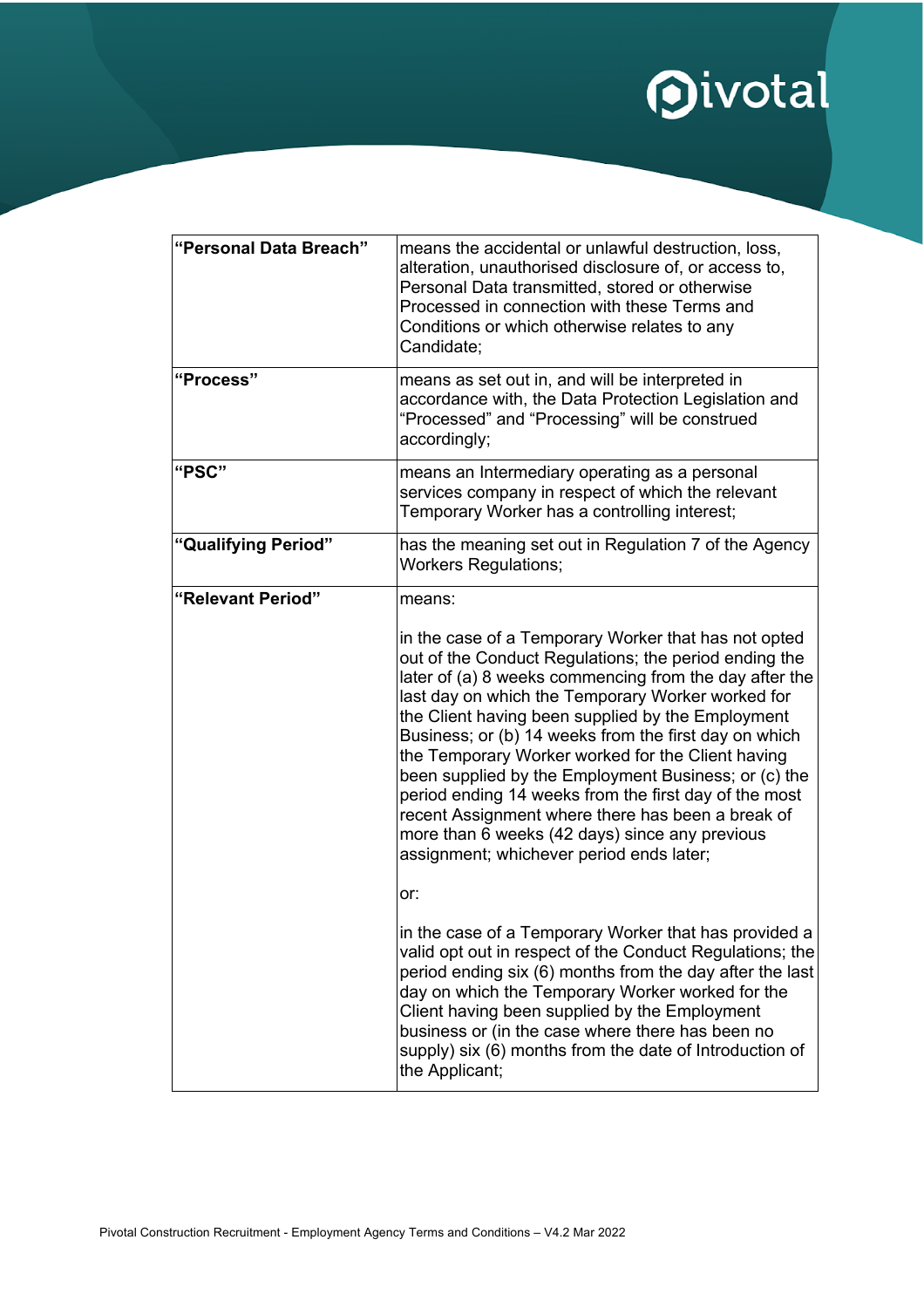

| "Relevant Terms and<br><b>Conditions</b> " | means terms and conditions relating to:                                                                                                                                                                                                                                                                                                                                                                                                   |  |  |
|--------------------------------------------|-------------------------------------------------------------------------------------------------------------------------------------------------------------------------------------------------------------------------------------------------------------------------------------------------------------------------------------------------------------------------------------------------------------------------------------------|--|--|
|                                            | (a)<br>relevant pay,<br>the duration of working time,<br>(b)<br>night work,<br>(c)<br>rest periods,<br>(d)<br>rest breaks and<br>(e)<br>(f)<br>annual leave:                                                                                                                                                                                                                                                                              |  |  |
|                                            | that are ordinarily included in the contracts of<br>employees or workers (as appropriate) of the Client<br>whether by collective agreement or otherwise and<br>including (for the avoidance of doubt and without<br>limitation) such terms and conditions that have<br>become contractual by virtue of custom and practice,<br>including copies of all relevant documentation;                                                            |  |  |
| "Remuneration"                             | means any salary, fees, bonuses, commission,<br>allowances, or any other financial benefit payable to,<br>or received by a Temporary Worker for services to a<br>Client (excluding VAT); and                                                                                                                                                                                                                                              |  |  |
| "Services"                                 | means the employment business services provided by<br>the Employment Business to the Client as set out in<br>these Terms and Conditions;                                                                                                                                                                                                                                                                                                  |  |  |
| "Temporary Work Agency"                    | has the meaning set out in regulation 4 of the Agency<br><b>Workers Regulations</b>                                                                                                                                                                                                                                                                                                                                                       |  |  |
| "Temporary Worker"                         | means an Applicant whose services are supplied to<br>the Client by the Employment Business or an<br>Intermediary for which the Client agrees to engage<br>such Applicant on a short term or temporary basis;                                                                                                                                                                                                                              |  |  |
| "Transfer Fee"                             | means the greater of:                                                                                                                                                                                                                                                                                                                                                                                                                     |  |  |
|                                            | (a) $£4,000.00;$<br>(b)<br>20% of the Applicant or Temporary Worker's<br>Remuneration in the 12 months following the<br>Engagement (if known);<br>a sum equal to the daily charge for the actual<br>(c)<br>or proposed Assignment (as agreed pursuant<br>to Clause 3.1) multiplied by 50; or<br>a sum equal to the hourly charge for the actual<br>(d)<br>or proposed Assignment (as agreed pursuant<br>to Clause 3.1) multiplied by 300; |  |  |
|                                            | This will be exclusive of VAT and subject to the<br>available reductions listed in Clause 8.3;                                                                                                                                                                                                                                                                                                                                            |  |  |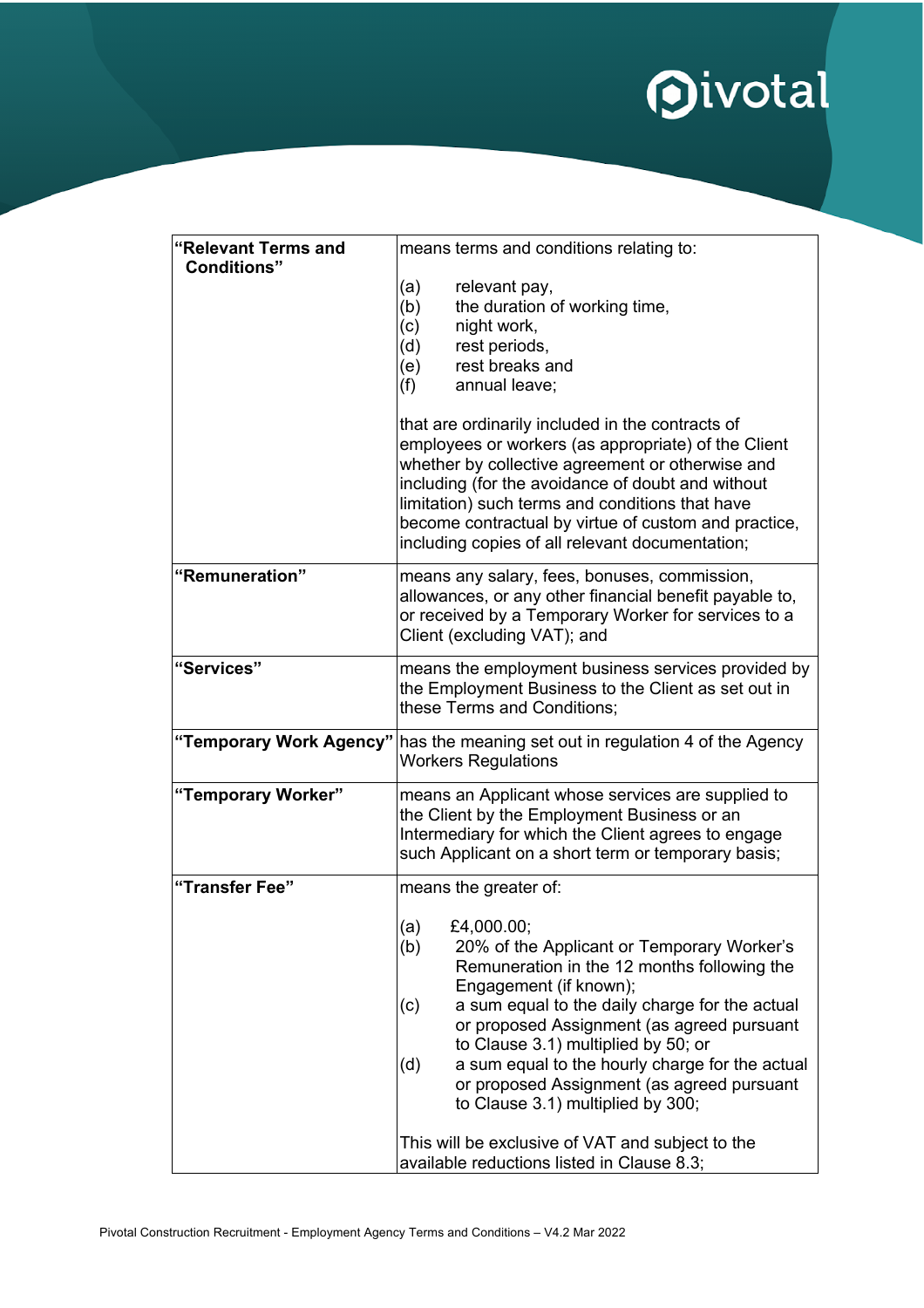| "Working Day"                              | means every day excluding Saturday, Sunday and<br>bank holidays in England; |
|--------------------------------------------|-----------------------------------------------------------------------------|
| <b>Working Time</b><br><b>Regulations"</b> | means the Working Time Regulations 1998.                                    |

- 1.2 Unless the context otherwise requires, each reference in these Terms and Conditions to:
	- 1.2.1 "writing", and any cognate expression, includes a reference to any communication effected by electronic or facsimile transmission or similar means;
	- 1.2.2 a statute or a provision of a statute is a reference to that statute or provision as amended or re-enacted at the relevant time;
	- 1.2.3 "these Terms and Conditions" is a reference to these Terms and Conditions and each of the Schedules as amended or supplemented at the relevant time;
	- 1.2.4 a Schedule is a schedule to these Terms and Conditions; and
	- 1.2.5 a Clause or paragraph is a reference to a Clause of these Terms and Conditions (other than the Schedules) or a paragraph of the relevant Schedule.
- 1.3 The headings used in these Terms and Conditions are for convenience only and shall have no effect upon the interpretation of these Terms and **Conditions**
- 1.4 Words imparting the singular number shall include the plural and vice versa.
- 1.5 References to any gender shall include the other gender.

### 2. **General**

- 2.1 When providing the Services, the Employment Business is acting in its capacity as an employment business within the meaning of the Conduct Regulations.
- 2.2 The Client acknowledges that Temporary Workers may be provided by an Intermediary company which is Introduced to the Client by the Employment Business and which either (i) employs its Temporary Worker(s) in respect of Assignments; or (ii) operates as a PSC.
- 2.3 These Terms and Conditions govern the supply of Temporary Workers to the Client and are applicable to any and all introductions. These Terms are deemed to be accepted by the Client by virtue of its request for, interview with, or engagement of the Temporary Worker.
- 2.4 No variation or alternation of these Terms and Conditions shall be valid unless approved in writing by both the Employment Business and the Client.
- 2.5 Unless otherwise agreed in writing, these Terms and Conditions shall prevail over any terms of business provided by the Client.
- 2.6 The failure by the Employment Business to enforce at any particular time any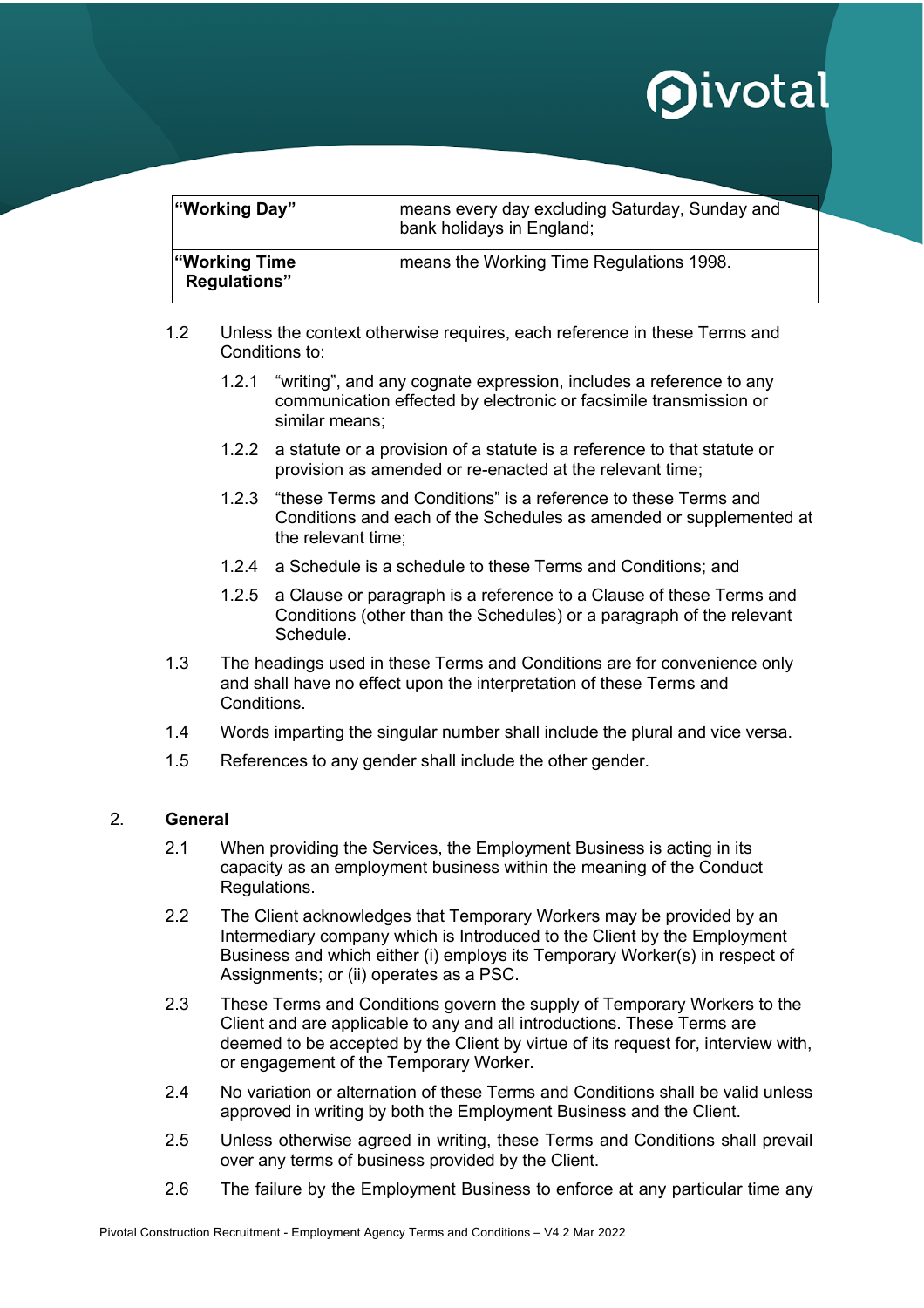one or more of the terms of these Terms and Conditions shall not be deemed a waiver of such rights or of the right to subsequently enforce these Termsand **Conditions** 

- 2.7 If any provision of these Terms and Conditions is held to be invalid, void,illegal or otherwise unenforceable by a judicial body, the remaining provisions shall remain in full force and effect to the extent permitted by law.
- 2.8 All payments due to the Employment Business pursuant to these Terms and Conditions shall be paid within 14 days of the date of any invoice. In respect of any amount to be paid by the Client to the Employment Business pursuant to these Terms and Conditions, the Employment Business reserves the right to charge interest on any unpaid amounts at the rate of 8% per annum above the Bank of England base rate from the due date until the date of payment and to claim legal costs, where such amount remains outstanding for more than 14 days from the date of the invoice.
- 2.9 Whilst the Employment Business agrees to make every reasonable effort to ensure reasonable standards of skills, integrity, reliability and suitability of Applicants introduced to the Client, it is the responsibility of the Client to satisfy itself on all such matters and on the suitability of any Applicant before Engagement in any Assignment.
- 2.10 All invoices issued pursuant to these Terms and Conditions are exclusive of VAT and any other applicable taxes, which will if applicable be charged in addition to the rate in force at the time the Client is required to make payment.
- 2.11 A person who is not a party to this agreement has no right under the Contracts (Rights of Third Parties) Act 1999 to enforce any term of this agreement but this does not affect any right of remedy of a third party which exists or is available apart from that Act.

### 3. **Charges**

- 3.1 In respect of any Engagements of Temporary Workers, the Client shall pay and the Employment Business shall collect from the Client, on behalf of Temporary Workers and/or Intermediaries, as notified to the Client at the commencement of the Assignment:
	- 3.1.1 Remuneration as agreed between the Client and the Employment Business from time to time based upon hourly or daily rates; and
	- 3.1.2 Remuneration including but not limited to statutory pension contributions and holiday entitlement (as laid out in the Working Time Regulations); and,
	- 3.1.3 additional holiday pay as agreed between Employment Business (on behalf of the Temporary Worker) and the Client from time-to-time in compliance with the Agency Workers Regulations.
- 3.2 Where the Temporary Worker is supplied directly by the Employment Business, the Employment Business agrees to pay the Temporary Worker remuneration to the Temporary Worker subject to such deductions relating to PAYE as are required by sections 44-47 of the Income Tax (Earnings and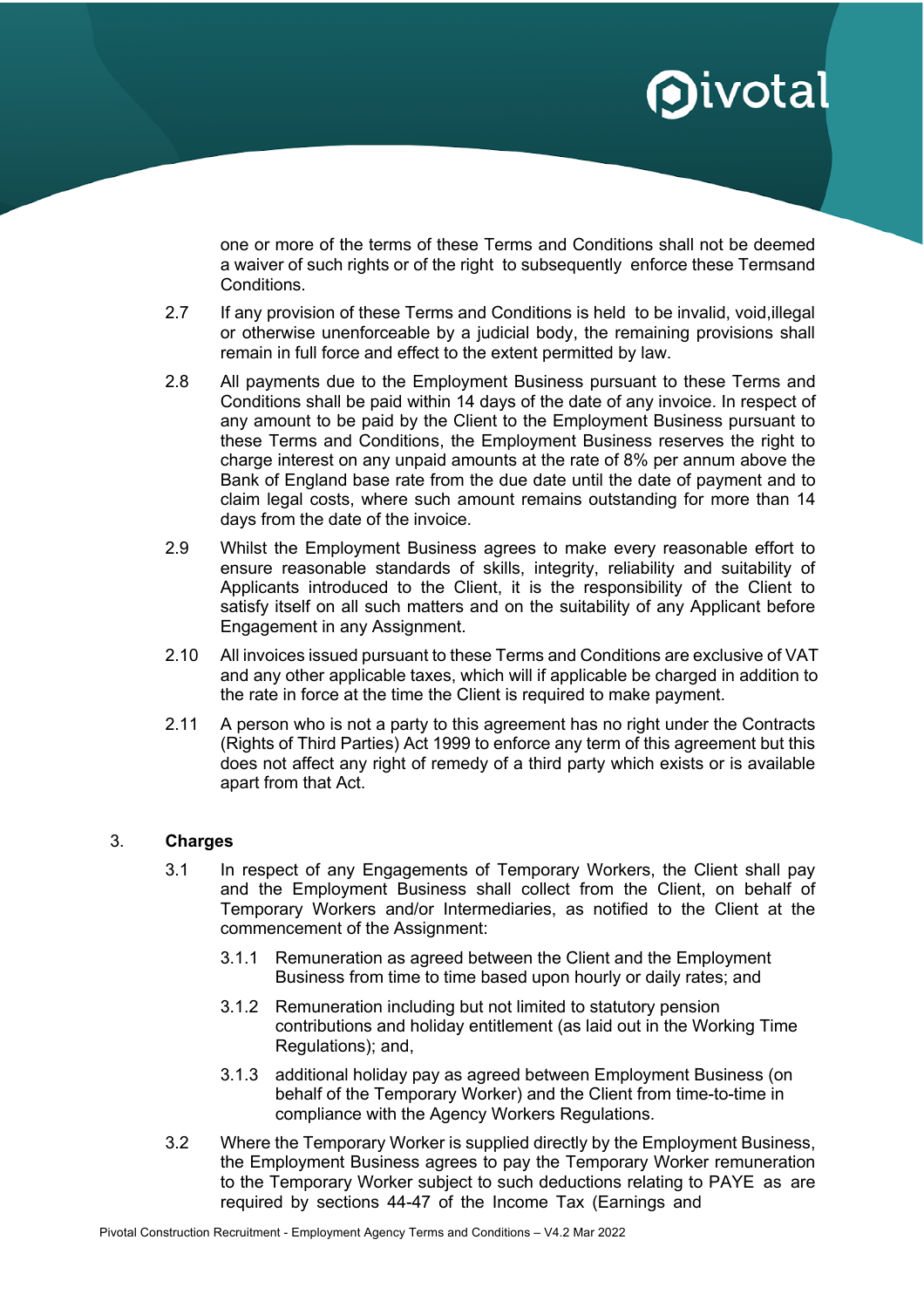

Pensions) Act 2003, the Employment Business's commission pursuant to Clause 3.5 and all other such deductions as the Employment Business is required to make by law.

- 3.3 Where the Temporary Worker is supplied by an Intermediary, and where the Intermediary is not subject to the Off-Payroll Rules, the Intermediary shall be responsible for the payment of the above mentioned remuneration to the Temporary Worker subject to such deductions relating to PAYE as are required by sections 44-47 of the Income Tax (Earnings and Pensions) Act 2003, the Employment Business's commission pursuant to Clause 3.5, the Intermediary's margin (where relevant) and all other such deductions as the Employment Business and/or the Intermediary are required to make by law.
- 3.4 The Client also agrees to pay to the Employment Business all employer's national insurance contributions, which the Employment Business (or the Intermediary) is obliged by law to pay in relation to all services which the Temporary Worker provides to the Client.
- 3.5 For the avoidance of doubt, any charges payable by the Client are inclusive of the Employment Business's commission and employer's national insurance contributions but exclusive of VAT. The Client agrees to pay to the Employment Business a commission for introduction of the Temporary Worker the rates of which are to be agreed between the Employment Business and the Client prior to the commencement of any Assignment.
- 3.6 In addition to payments calculated in accordance with Clauses 3.1 to 3.5, the Client will pay the Employment Business:
	- 3.6.1 Where applicable, an amount equal to any bonus that the Client awards to an Inscope Temporary Worker in accordance with Clause 7.4 immediately following any such award and the Employment Business will pay any such bonus to the Inscope Temporary Worker. For the avoidance of doubt, the Client will also pay, if applicable, any employer's national insurance contributions and the Employment Business's commission on the bonus (calculated using the same percentage rate as that used in respect of the relevant Assignments) in addition to any bonus payable to the Inscope Temporary Worker;
	- 3.6.2 an amount equal to any paid holiday leave to which the Inscope Temporary Worker is entitled under the Working Time Regulations and, where applicable, the Agency Workers Regulations and which is accrued during the course of an Assignment (and where it has not been explicitly rolled up into an enhanced hourly or daily rate of remuneration); and
	- 3.6.3 any other amounts relating to the Relevant Terms and Conditions to which the Inscope Temporary Worker will be entitled under the Agency Workers Regulations, where applicable.
- 3.7 The Employment Business reserves the right to vary the charges in respect of an ongoing Assignment by giving written notice to the Client: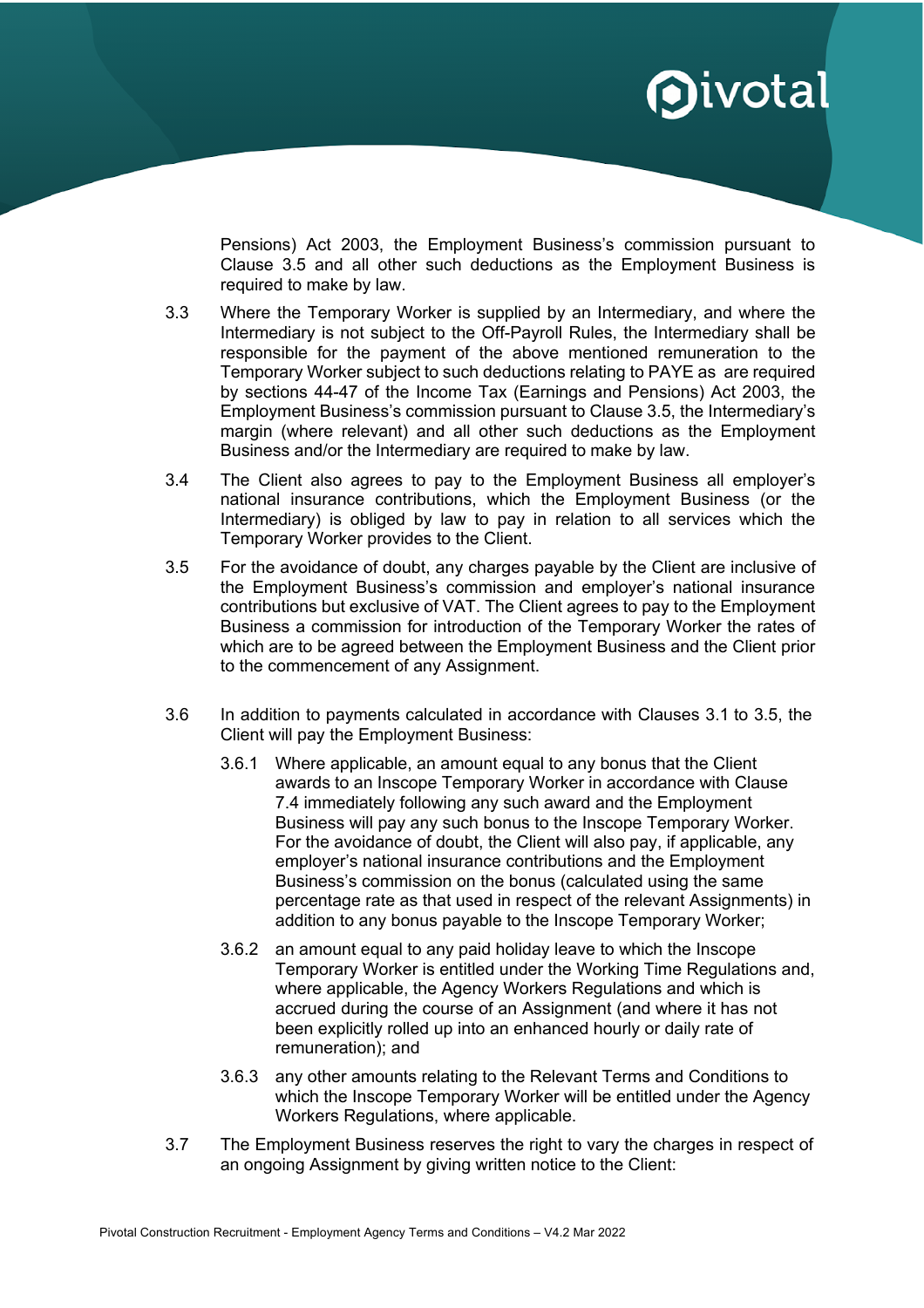- 3.7.1 in order to comply with any additional liability imposed by statute or other legal requirement or entitlement, including but not limited to the Agency Workers Regulations, the Working Time Regulations, trade union agreements and the Pensions Act 2008; and/or
- 3.7.2 if there is any variation in the Relevant Terms and Conditions.

### 4. **Paper Timesheets**

- 4.1 The Client shall at the end of each week of an Assignment (or shorter period as agreed), sign the Employment Business's timesheet(s) verifying the number of days and hours worked by the Temporary Worker during that week.
- 4.2 Signature of the time sheet by the Client is confirmation of the number of hours (or days) worked. If the Client is unable to sign a time sheet producedfor authentication by the Temporary Worker because the Client disputes the time claimed, the Client shall inform the Employment Business as soon as reasonably practicable and shall co-operate fully and in a timely fashion with the Employment Business to enable the Employment Business to establish what hours, if any, were worked by the Temporary Worker.
- 4.3 Failure to sign the time sheet does not absolve the Client of its obligation to pay the charges in respect of those hours/days worked by a TemporaryWorker.
- 4.4 The Client shall not be entitled to decline to sign a time sheet on the basis that it is dissatisfied with the work performed by the Temporary Worker.

### 5. **Electronic Timesheets**

- 5.1 The Client shall at the end of each week of an Assignment (or shorter period as agreed), approve the Employment Business's timesheet(s) verifying the number of days and hours worked by the Temporary Worker during that week.
- 5.2 Approval of an electronic timesheet by the Client is confirmation of the number of hours or days worked. If the Client is unable to approve the timesheet received for authentication by the Temporary Worker because the Client disputes the hours claimed, the Client can reject the timesheet selecting the relevant reason from the drop down menu, once rejected the Temporaryworker will amend and re-submit upon query resolution.
- 5.3 The Client shall action the time sheet workflow by midday on the Monday following the week covered by the timesheet otherwise the workflow will be redirected to the Client's nominated substitute and the Client's substitute shall action the workflow before midday on the Tuesday following the week covered by the timesheet otherwise the timesheet will be auto-approved.
- 5.4 The Client shall not be entitled to decline to approve a timesheet on the basis that it is dissatisfied with the work performed by the Temporary Worker.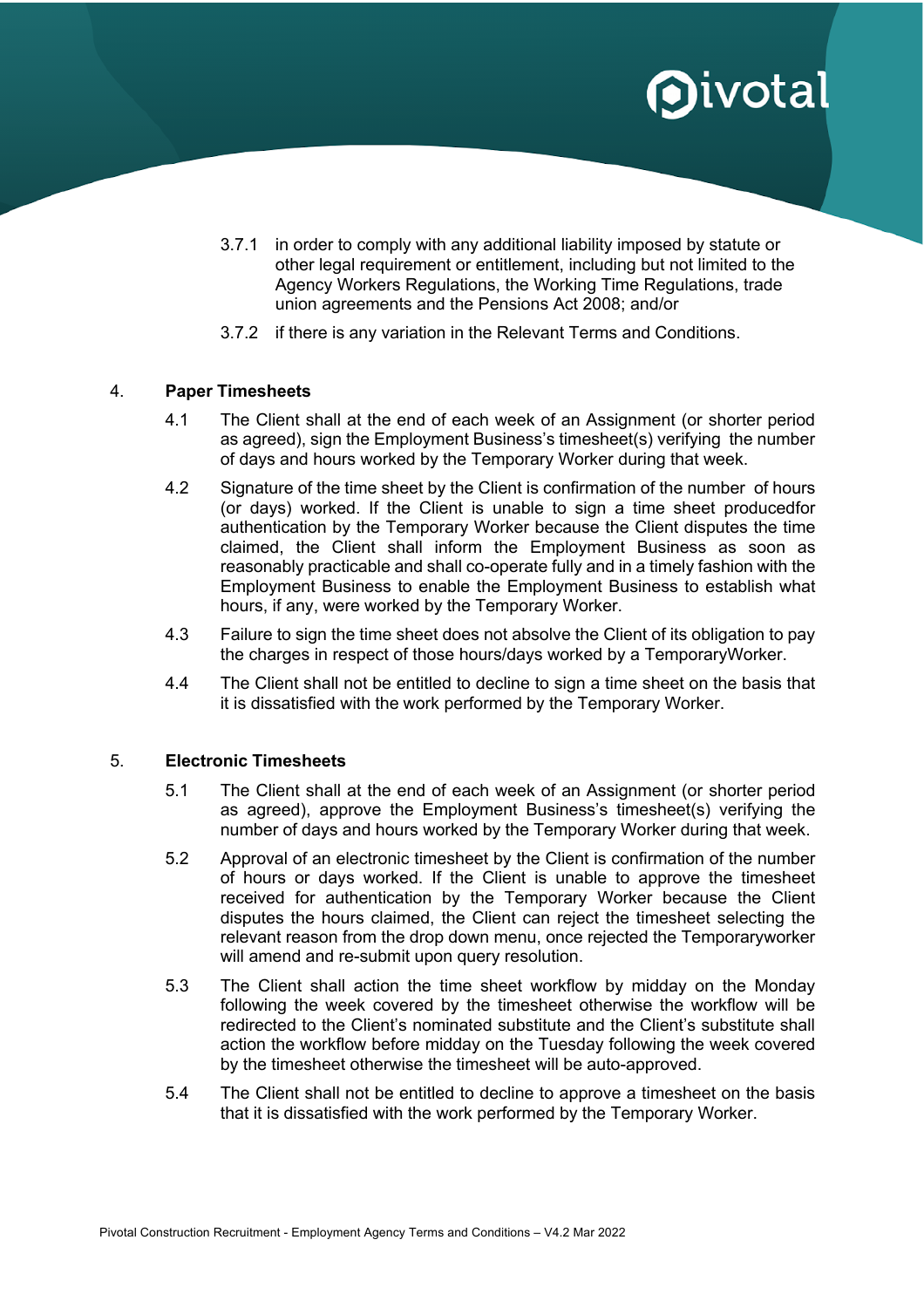#### 6. **Client Requirements**

- 6.1 The Employment Business will endeavour to supply such Temporary Workers to carry out Assignments for the Client as the Client shall notify to the Employment Business when giving details of its requirements.
- 6.2 When placing its order, the Client shall specify its exact requirements by providing full details of the type of work for which the Temporary Worker is required.
- 6.3 The details provided shall include, but shall not be limited to, details of special skills or qualifications required for such work.
- 6.4 The Client shall not permit any Temporary Worker to undertake any work other than that which has been notified by the Client.
- 6.5 The Employment Business endeavours to ensure the suitability of any Applicant introduced to the Client by obtaining confirmation of the Applicant's identity; that the Applicant has the experience, training, qualifications and any other authorisation which the Client considers necessary or which may be required by law or by any professional body; and that the Applicant is willing towork in the position which the Client seeks to fill. The Employment Business will inform the Client of these matters when making an Introduction and will inform the Client if the Applicant is not engaged by the Employment Business under a contract for services.
- 6.6 Where such information stated in Clause 6.5 is not given in paper form or by electronic means it shall be confirmed by such means by the end of the third Working Day following, save where the Applicant is being introduced for an Assignment in the same position as one in which the Applicant had previously been supplied within the previous five (5) Working Days and such information has already been supplied to the Client, unless the Client requests that the information be resubmitted.

### 7. **Agency Workers Regulations**

- 7.1 The Client will comply with its obligations under Regulations 12 (Rights of agency workers in relation to access to collective facilities and amenities) and 13 (Rights of agency workers in relation to access to employment) of the Agency Workers Regulations.
- 7.2 To enable the Employment Business to comply with its obligations under the Agency Workers Regulations, the Client undertakes as soon as possible prior to the commencement of each Assignment and/or during each Assignment (as appropriate) and/or at any time at the Employment Business's request:
	- 7.2.1 to inform the Employment Business of any Calendar Weeks since 1 October 2011 in which the relevant Inscope Temporary Worker has worked in the same or a similar role with the Client via any third party prior to the date of commencement of the relevant Assignment and/or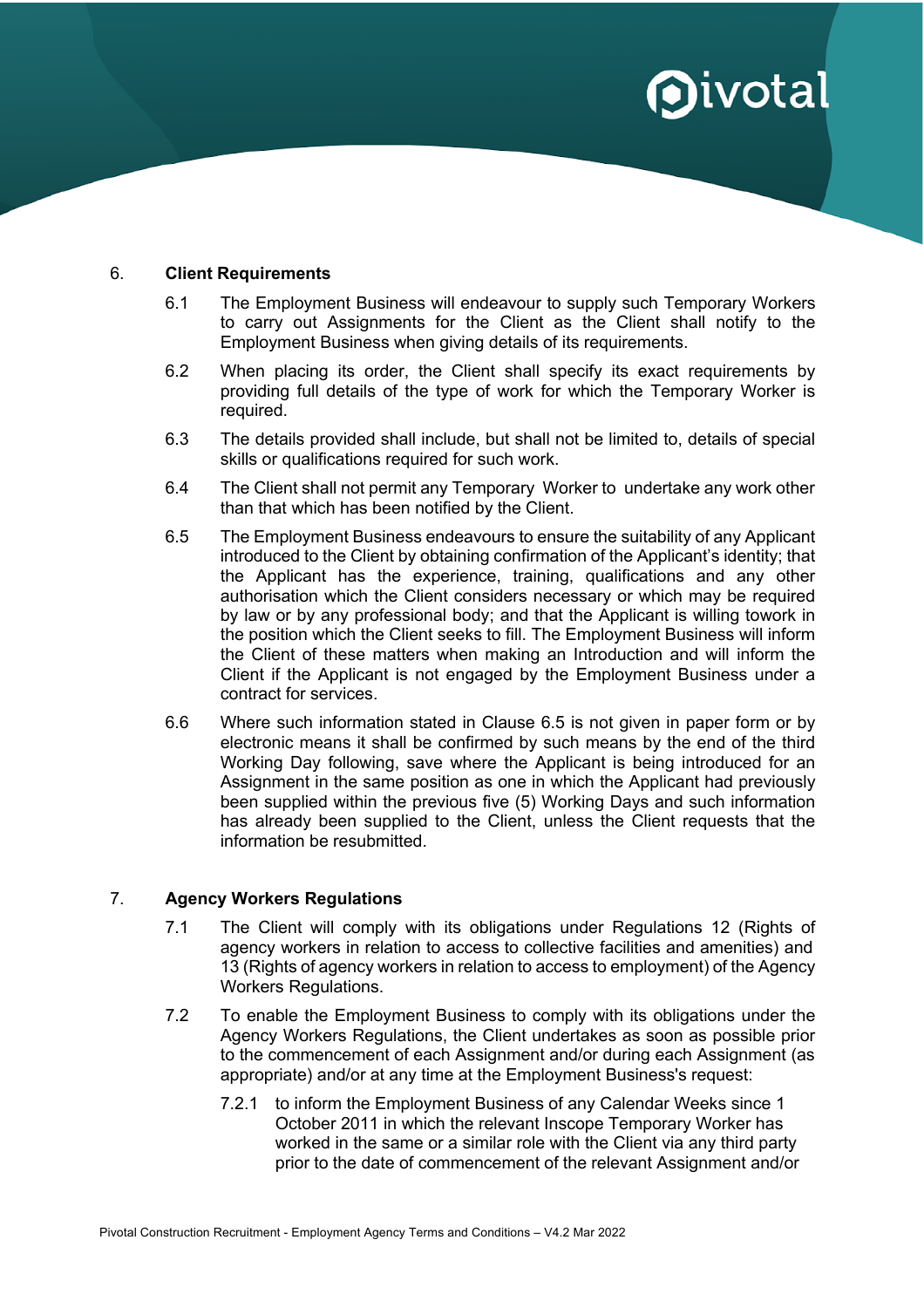during the relevant Assignment which count or may count towards the Qualifying Period;

- 7.2.2 to inform the Employment Business if, since 1 October 2011, the Inscope Temporary Worker has worked in the same or a similar role with the Client via any third party prior to the date of commencement of the relevant Assignment and/or works in the same or a similar role with the Client via any third party during the relevant Assignment, to provide the Employment Business with all the details of such work, including (without limitation) details of where, when and the period(s) during which such work was undertaken and any other details requested by the Employment Business;
- 7.2.3 to inform the Employment Business if the Inscope Temporary Worker has completed the Qualifying Period prior to the date of commencement of the relevant Assignment and/or is likely to complete the Qualifying Period during the relevant Assignment:
- 7.2.4 to provide the Employment Business with details, written or otherwise, of the Relevant Terms and Conditions that the Inscope Temporary Worker would be entitled to for doing the same job if the Inscope Temporary Worker had been recruited directly by the Client as an employee or worker at the time the Qualifying Period commenced or with those of a Comparable Employee;
- 7.2.5 to inform the Employment Business in writing, or otherwise, whether the Relevant Terms and Conditions provided are those of a hypothetical directly recruited employee or worker or those of a Comparable Employee;
- 7.2.6 if the Relevant Terms and Conditions provided are those of a Comparable Employee, to provide the Employment Business with a written explanation of the basis on which the Client considers that the relevant individual is a Comparable Employee;
- 7.2.7 to inform the Employment Business in writing of any variations in the Relevant Terms and Conditions made at any time during the relevant Assignment after the Qualifying Period commenced; and
- 7.2.8 save where the Inscope Temporary Worker will not complete the Qualifying Period during the term of the Assignment, to provide the Employment Business with written details of its pay and benefits structures and appraisal processes and any variations of the same; and
- 7.3 The Client acknowledges that once the Qualifying Period has elapsed, a pregnant Inscope Temporary Worker has additional rights and the Client agrees to:
	- 7.3.1 pay for time off for the pregnant Inscope Temporary Worker to attend ante-natal medical appointments and ante-natal classes;
	- 7.3.2 offer suitable alternative work (paid at the same rate as the original assignment) if the Client cannot make reasonable adjustments and the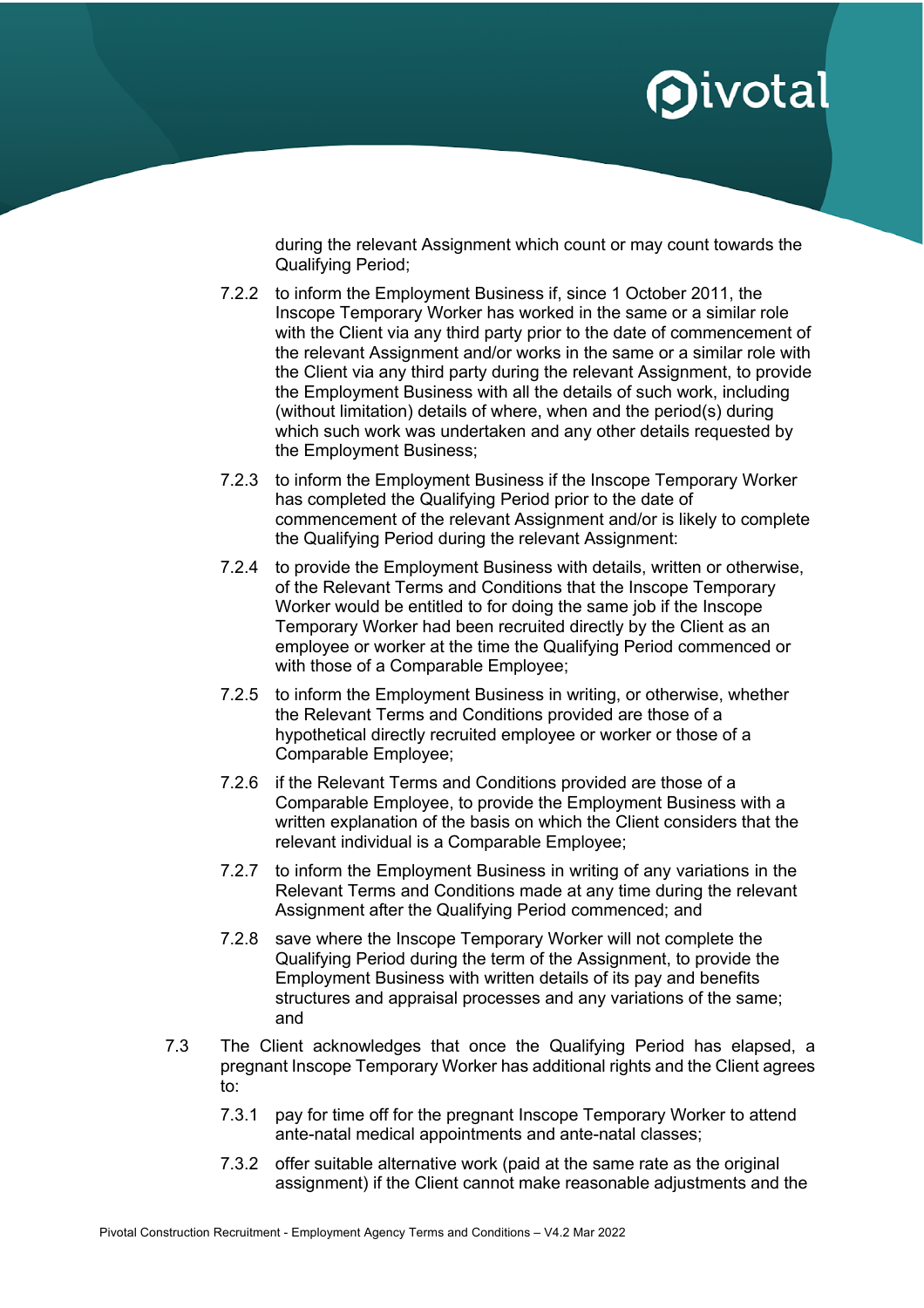pregnant Inscope Temporary Worker cannot complete the original Assignment for health and safety reasons; and

- 7.3.3 pay the pregnant Inscope Temporary Worker for the remaining duration of the original Assignment if the Client cannot find suitable alternative work.
- 7.4 In addition, for the purpose of awarding any bonus to which the Inscope Temporary Worker may be entitled under the Agency Workers Regulations, the Client will, if required:
	- 7.4.1 integrate the Inscope Temporary Worker into its relevant performance appraisal system
	- 7.4.2 assess the Inscope Temporary Worker's performance
	- 7.4.3 provide the Employment Business with copies of all documentation relating to any appraisal of the Inscope Temporary Worker, including without limitation written details of the outcome of any appraisal and the amount of any bonus awarded and
	- 7.4.4 provide the Employment Business with all other assistance that the Employment Business may request in connection with the assessment of the Inscope Temporary Worker's performance for the purpose of awarding any bonus.
- 7.5 The Client will comply with all Employment Business's requests for information and any other requirements to enable the Employment Business to comply with the Agency Workers Regulations.
- 7.6 The Client warrants that:
	- 7.6.1 all information and documentation supplied to the Employment Business in accordance with Clauses 7.2, 7.3, 7.4, and 7.5 is complete, accurate and up-to-date; and
	- 7.6.2 it will, during the term of the relevant Assignment, immediately inform the Employment Business in writing of any subsequent change in any information or documentation provided in accordance with Clauses 7.2, 7.3, 7.4, and 7.5.
- 7.7 Each Party shall inform the other in writing of any:
	- 7.7.1 oral or written complaint from an Inscope Temporary Worker which is or may be a complaint connected with rights under the Agency Workers Regulations; and
	- 7.7.2 written request for information relating to the Relevant Terms and Conditions that they receive from an Inscope Temporary Worker;

as soon as possible but no later than seven (7) days from the day on which any such oral complaint or is made to or written complaint or request is received by the Party and that Party will take such action and give such information and assistance as the other may request, and within any reasonable timeframe requested, in order to resolve any such complaint or to provide any such information in a written statement to the Inscope Temporary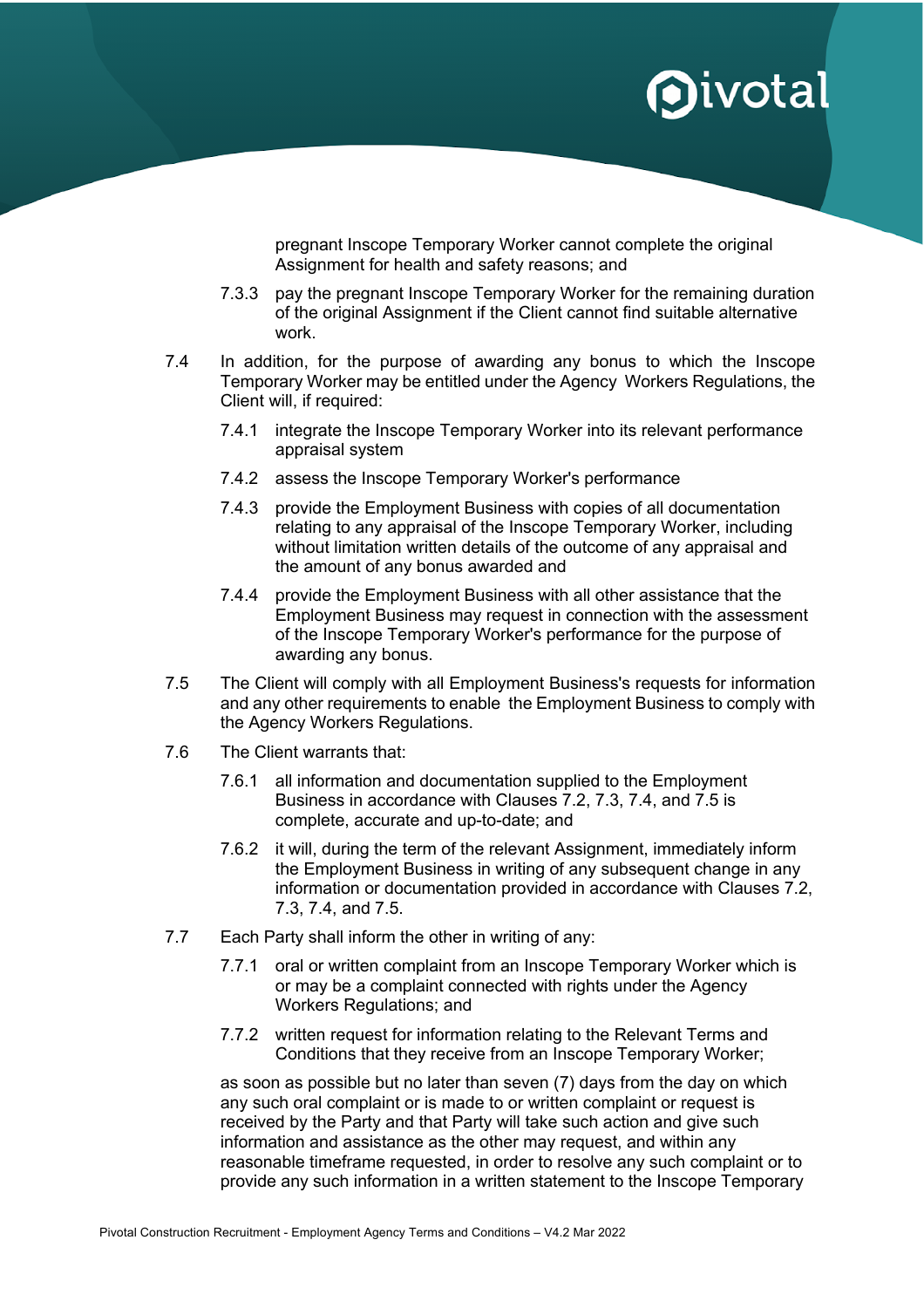Worker within 28 days of the Party's receipt of such complaint or request (and the relevant Party shall provide a copy of any written statement to the other Party).

### 8. **Transfer Fee**

- 8.1 In the event of the Engagement by the Client of a Temporary Worker supplied by the Employment Business for an Assignment either (i) directly; or (ii) pursuant to being supplied by another employment business, during the Assignment or within the Introduction Period, the Client shall be liable, subject toelecting by giving seven (7) days prior notice, to either:
	- 8.1.1 (where the Temporary Worker has not provided notice to opt out of the Conduct Regulations) extend or renew the Assignment on the same terms as the most recent Assignment (as the case may be), for a period of not less than 12 weeks in which case these Terms and Conditions shall continue to apply to such extended period and the Fee shall not be payable on the expiry of such extended term; or
	- 8.1.2 pay the Transfer Fee, in line with any deductions listed in Clause 8.3.
- 8.2 In the event that there is an Introduction of a Temporary Worker which does not result in the supply of that Temporary Worker by the Employment Business to the Client, but which leads to an Engagement of the Temporary Worker by the Client either directly or pursuant to being supplied by another employment business within the Introduction Period, the Client shall be liable, subject to electing upon giving seven (7) days' notice, toeither:
	- 8.2.1 engage the Applicant in an Assignment as a Temporary Worker for a period of 26 weeks during which the Client shall pay the Employment Business the hourly or daily charge agreed pursuant to Clause 3.1; or
	- 8.2.2 pay the Transfer Fee, in line with any deductions listed in Clause 8.3.
- 8.3 If the Client elects for an extended period of hire, as set out above, but before the end of such period Engages the Temporary Worker supplied by the Employment Business either directly or pursuant to being supplied by another business or the Temporary Worker chooses not to be supplied for an extended period of hire, the Transfer Fee may be charged, reduced to reflect the period of extended hire already undertaken by the Temporary Worker and paid for by the Client, as listed below:

| Hours Worked during         | <b>Reduction of Transfer Fee</b> |
|-----------------------------|----------------------------------|
| <b>Temporary Engagement</b> |                                  |
| 150 Hours                   | 1%                               |
| 300 Hours                   | 2%                               |
| 450 Hours                   | 3%                               |
| 600+ Hours                  | 4%                               |

8.4 In the event that a Temporary Worker supplied to a Client is introduced by the Client to a third party which results in the Engagement of the Temporary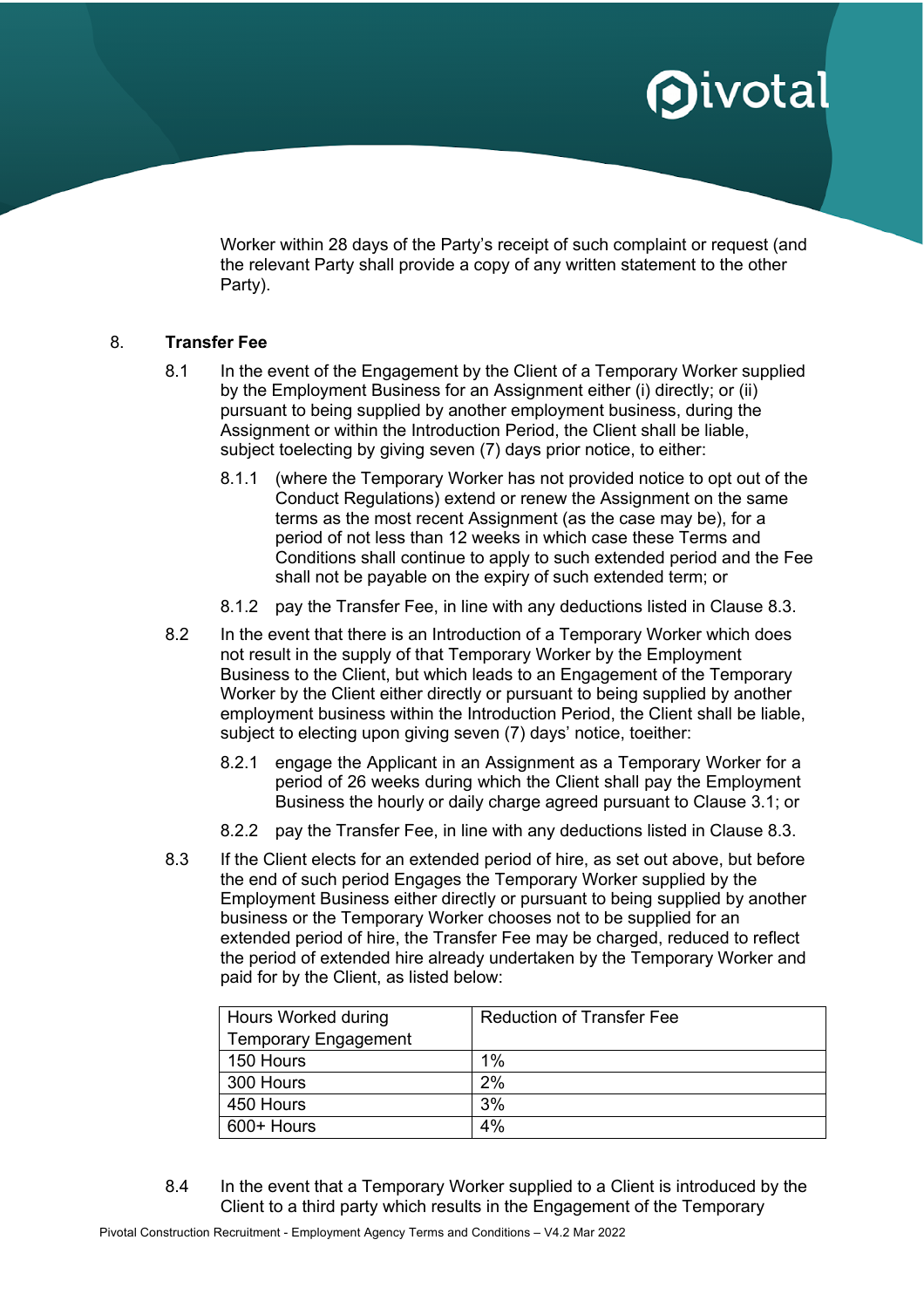Worker by the third party during the Assignment or within the Relevant Period the Client shall be liable to pay the Transfer Fee.

- 8.5 The Transfer Fee shall automatically become payable in the event that the Client fails to provide notice of a relevant Engagement.
- 8.6 No refund of the Transfer Fee shall become due in the event that any Engagement is subsequently terminated.
- 8.7 The Transfer Fee shall be based on the full time equivalent salary of the Engagement in the event that an Engagement results in a fixed term contract of less than 12 months' duration.
- 8.8 The Client agrees:
	- 8.8.1 to notify the Employment Business immediately of any offer of employment on any basis which it makes to an Applicant; and
	- 8.8.2 to notify the Employment Business immediately when any offer of employment has been accepted by an Applicant.

### 9. **Temporary Worker Guarantee**

- 9.1 In the event of the Employment Business being notified that the services provided by a Temporary Worker are unsatisfactory, the Employment Business may, at its absolute discretion, refund or cancel the charge for the supply of the Temporary Worker and be responsible to the Temporary Worker for any monies due and owing to that Temporary Worker for the time worked provided always that the Temporary Worker leaves that Assignment immediately and that such notification, which must be confirmed in writing within five (5) days, is received either:
	- 9.1.1 within four (4) hours of the Temporary Worker commencing duties where the Assignment is for more than seven (7) hours
	- 9.1.2 within two (2) hours of the Temporary Worker commencing duties where the Assignment is for seven (7) hours or less.

### 10. **Confidentiality**

- 10.1 Each Party undertakes that, except as provided by Clause 10.2 or as authorised in writing by the other Party, it shall, at all times:
	- 10.1.1 keep confidential all Confidential Information;
	- 10.1.2 not disclose any Confidential Information to any other party;
	- 10.1.3 not use any Confidential Information for any purpose other than as contemplated by and subject to these Terms and Conditions;
	- 10.1.4 not make any copies of, record in any way or part with possession of any Confidential Information; and
	- 10.1.5 ensure that none of its directors, officers, employees, agents or advisers does any act which, if done by that Party, would be a breach of the provisions of Clauses 10.1.1 to 10.1.4 above.
- 10.2 Either Party may: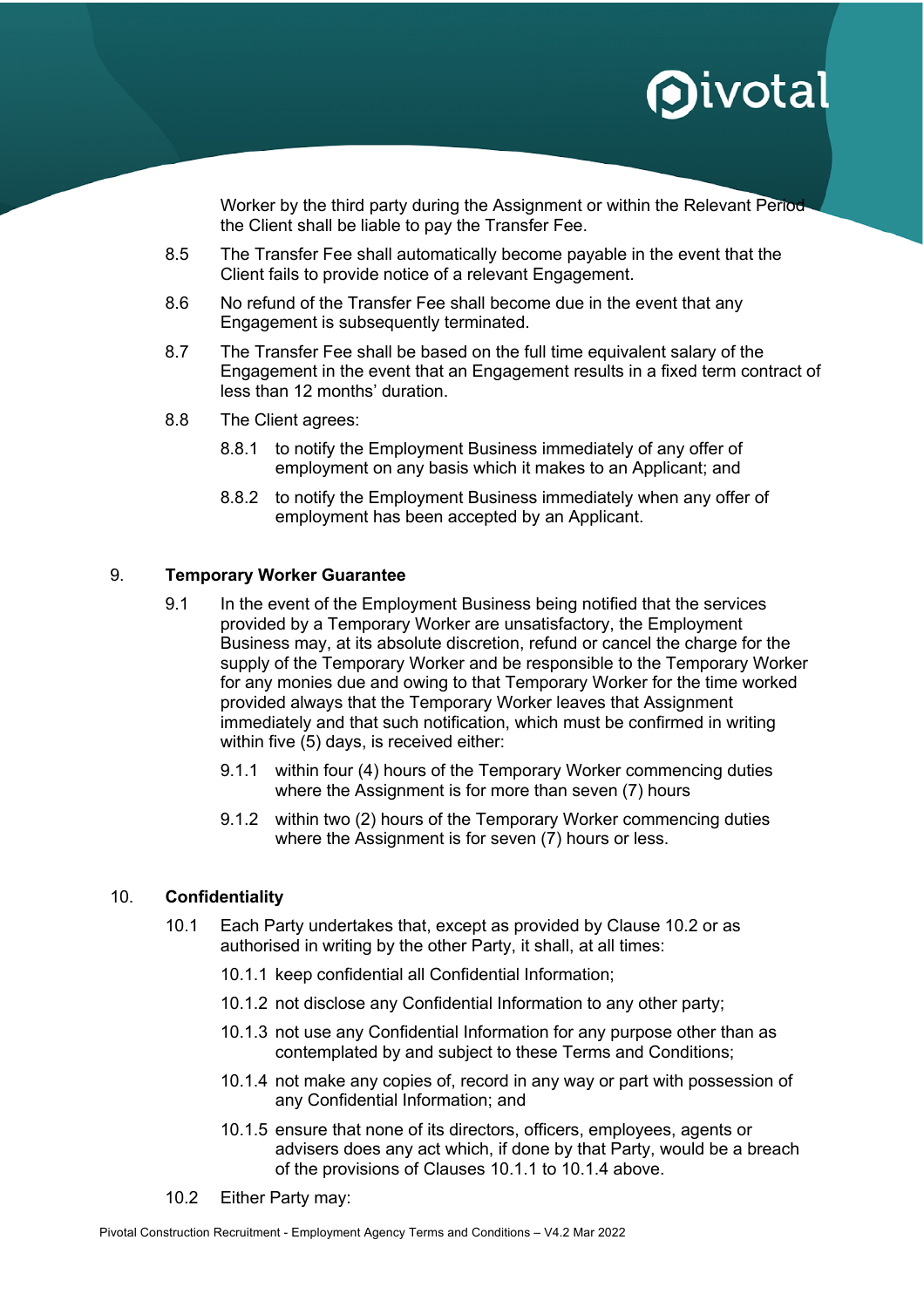- 10.2.1 disclose any Confidential Information to:
	- 10.2.1.1 any sub-contractor or supplier of that Party;
	- 10.2.1.2 any governmental or other authority or regulatory body; or
	- 10.2.1.3 any employee or officer of that Party or of any of the aforementioned persons;

to such extent only as is necessary for the purposes contemplated by these Terms and Conditions, or as required by law, and in each case subject to that Party first informing the person in question that the Confidential Information is confidential and (except where the disclosure is to any such body as is mentioned in Clause 10.2.1.2 above or any authorised employee or officer of any such body) obtaining and submitting to the other Party a written undertaking from the person in question, as nearly as practicable in the terms of this Clause, to keep the Confidential Information confidential and to use it only for the purposes for which the disclosure is made; and

- 10.2.2 use any Confidential Information for any purpose, or disclose it to any other person, to the extent only that it is, or has become, public knowledge through no fault of that Party, provided that in doing so that Party does not disclose any part of that Confidential Information which is not public knowledge.
- 10.3 The Employment Business acknowledges that if the Client is in the public sector it will be subject to the Freedom of Information Act 2000 ("the Act"). Where the Act applies each Party shall transfer any request for information related to the Employment Business or to the Services provided by the Employment Business received under that Act to the other within two (2) Working Days of receipt of such a request. Notwithstanding the right of the Client, in its sole discretion, to decide how to respond to such a request, it shall take the Employment Business's views into account to the extent that such a request relates to information about the Employment Business or these Terms and Conditions. The Client shall also notify the Employment Business as soon as practicable where any response to such a request is referred to the Information Commissioner.
- 10.4 The provisions of this Clause 10 shall continue in force in accordance with their terms, notwithstanding the termination of these Terms and Conditions for any reason.

### 11. **Data Protection**

- 11.1 The Parties acknowledge that the Employment Business is a Data Controller in respect of the Personal Data of Applicants/Temporary Workers and provides such Personal Data to the Client in accordance with the Data Protection Legislation for the purposes anticipated by these terms.
- 11.2 The Parties further acknowledge that the Client is also a Data Controller but the Parties are not Joint Controllers (as defined within the Data Protection Legislation) save where a specific agreement is made to that effect between the Parties.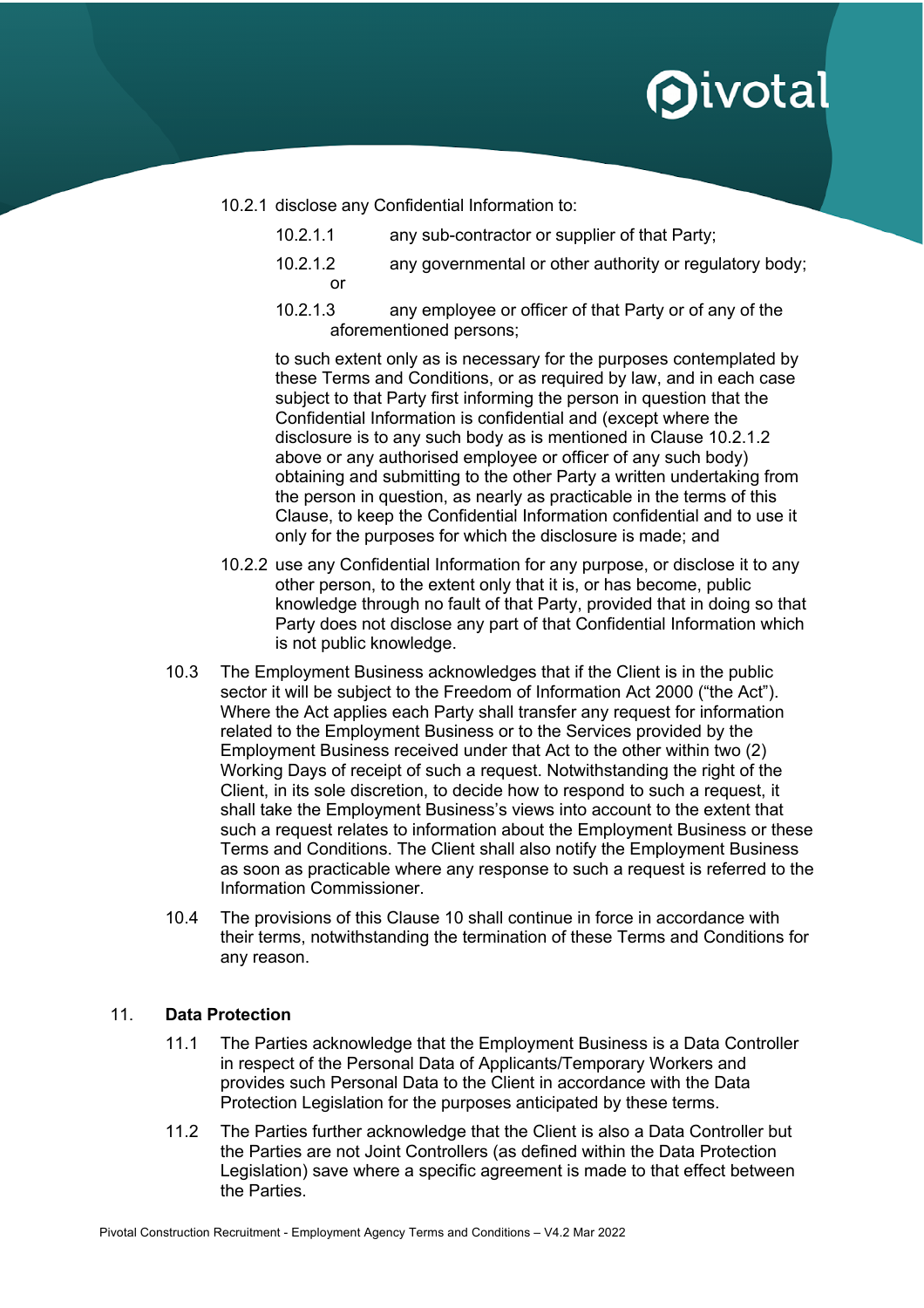- 11.3 The Parties agree that a Temporary Worker is not a Data Processor (as defined within Data Protection Legislation) when working on behalf of the Client; save where agreed otherwise within a schedule of assignment (in suchform as may be agreed between the Parties from time-to-time) and subject to additional terms and conditions confirming the same.
- 11.4 The Parties hereto warrant to each other that any Personal Data relating to a Data Subject, whether provided by the Client, the Employment Business or by an Applicant or Temporary Worker, will be used, Processed and recorded by the receiving party in accordance with Data Protection Legislation.
- 11.5 The Parties will take appropriate technical and organisational measures to adequately protect all Personal Data against accidental loss, destruction or damage, alteration or disclosure.
- 11.6 The Client will:
	- 11.6.1 comply with the instruction of the Employment Business as regards the transfer/sharing of data between the parties. If the Client requires Personal Data not already in its control to be provided by the Employment Business, the Client will set out its legal basis for the request of such data and accept that the Employment Business may refuse to share/transfer such Personal Data where, in the reasonable opinion of the Employment Business, it does not comply with its obligations in accordance with the Data Protection Legislation;
	- 11.6.2 ensure it has met any obligations under the Data Protection Legislation to keep a record of its Processing activities in respect of Applicants and/or Temporary Workers;
	- 11.6.3 not cause the Employment Business to breach any of its obligations under the Data Protection Legislation.
- 11.7 In the event Client becomes aware of an actual or any reasonably suspected Personal Data Breach, it will immediately notify the Employment Business and will provide the Employment Business with a description of the Personal Data Breach, the categories of data that was the subject of the Personal Data Breach and the identity of each Data Subject affected and any other information the Employment Business reasonably requests relating to the Personal Data Breach.
- 11.8 In the event of a Personal Data Breach, Client will promptly (at its own expense) provide such information, assistance and cooperation and do such things as the Employment Business may request to:
	- 11.8.1 investigate and defend any claim or regulatory investigation;
	- 11.8.2 mitigate, remedy and/or rectify such breach; and
	- 11.8.3 prevent future breaches;

and will provide the Employment Business with details in writing of all such steps taken.

11.9 The Client will not release or publish any filing, communication, notice, press release or report concerning any Personal Data Breach without the prior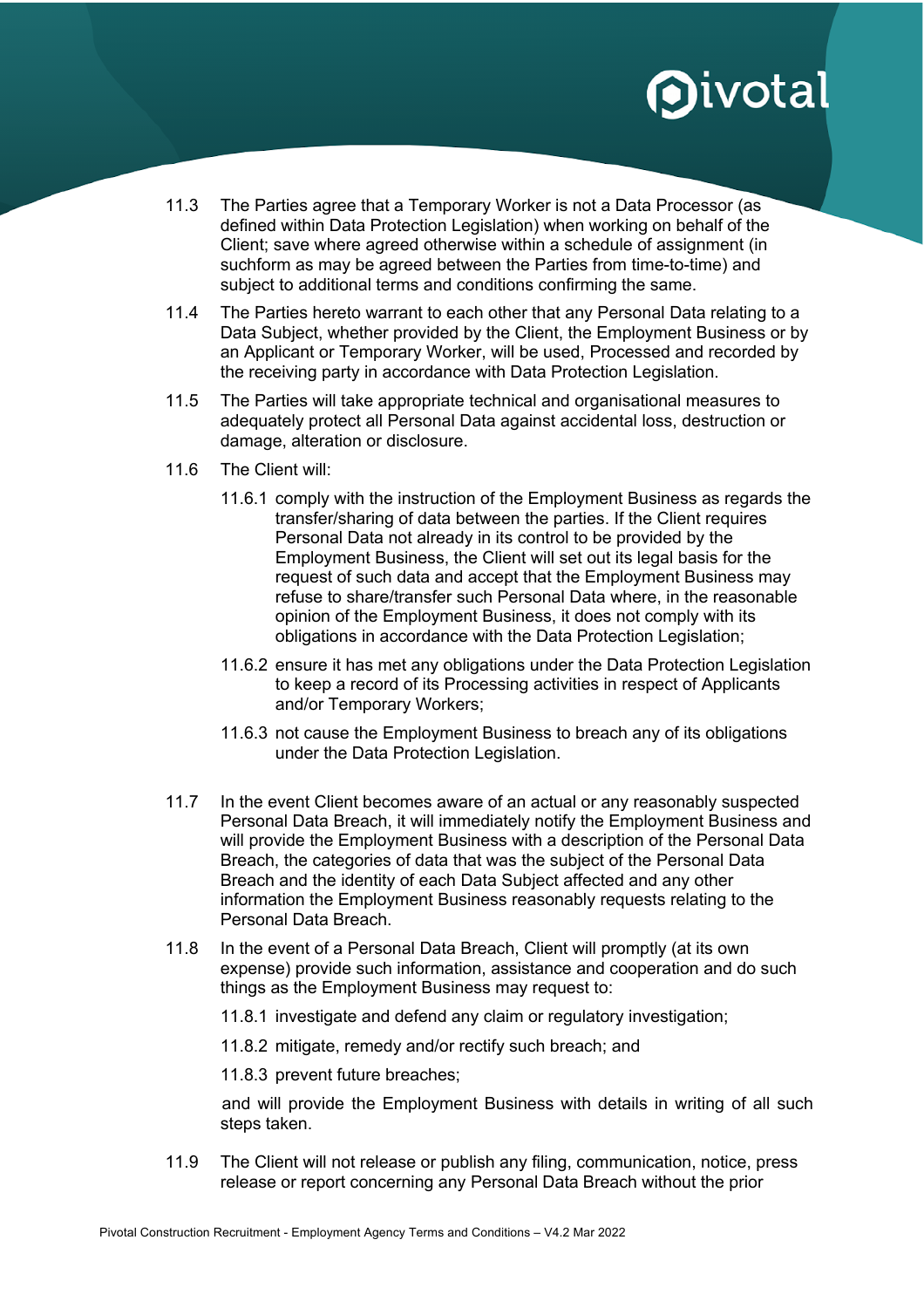written approval of the Employment Business, unless the Client is required to give such a notice under the Data Protection Legislation.

- 11.10 The Client agrees it will only Process Personal Data of Applicants or of Temporary Workers for the agreed purpose of considering Applicants for Engagement or for the management, supervision, direction and control of Temporary Workers.
- 11.11 The Client will provide evidence of compliance with this Clause 11 upon request from the Employment Business.

#### 12. **Liability**

- 12.1 Whilst every effort is made by the Employment Business to give satisfaction to the Client by ensuring reasonable standards of skill, integrity and reliability from Temporary Workers and further to provide those Temporary Workers in accordance with booking details, no liability will be accepted by the Employment Business for any loss, damage, expense or delay arising from any failure to provide any Temporary Worker for all or part of the period of the booking or from the negligence, dishonesty or misconduct of that Temporary Worker.
- 12.2 If the Temporary Worker is unable to complete an Assignment due to, but not limited to, incapacity, illness or bereavement the Employment Business will make every effort to find a suitable replacement. the Employment Business accepts no liability for any loss, damage, expense or delay arising from a Temporary Worker being unable to complete an Assignment. The Employment Business is not able to supply a replacement if the Temporary Worker is taking part in an official strike or any other official industrial dispute.
- 12.3 The work undertaken by Temporary Workers on Assignment is deemed to be the responsibility of the Client from the time the Temporary Worker reports to take up duties and for the duration of the Assignment and the Client agrees to be responsible for all act, errors and omissions be they wilful, negligent or otherwise as though the Temporary Worker were on the payroll of the Client. The Client will in all respects comply with all statutes, by-laws, codes of practice and legal requirements to which the Client is ordinarily subject to in respect of the Client's own staff, including the provision of adequate Employers, Professionals and Public Liability insurance cover for the Temporary Worker during all Assignments and to comply with all necessary regulations including, but not limited to, the Working Time Regulations 1998.
- 12.4 The Client shall advise the Employment Business of any special health and safety matters about which the Employment Business is required to inform the Temporary Worker. The Client will assist the Employment Business in complying with the Employment Business's duties under the Working Time Regulations 1998 by supplying any relevant information about the Assignment requested by the Employment Business and the Client will not do anything to cause the Employment Business to be in breach of its obligations under these Regulations.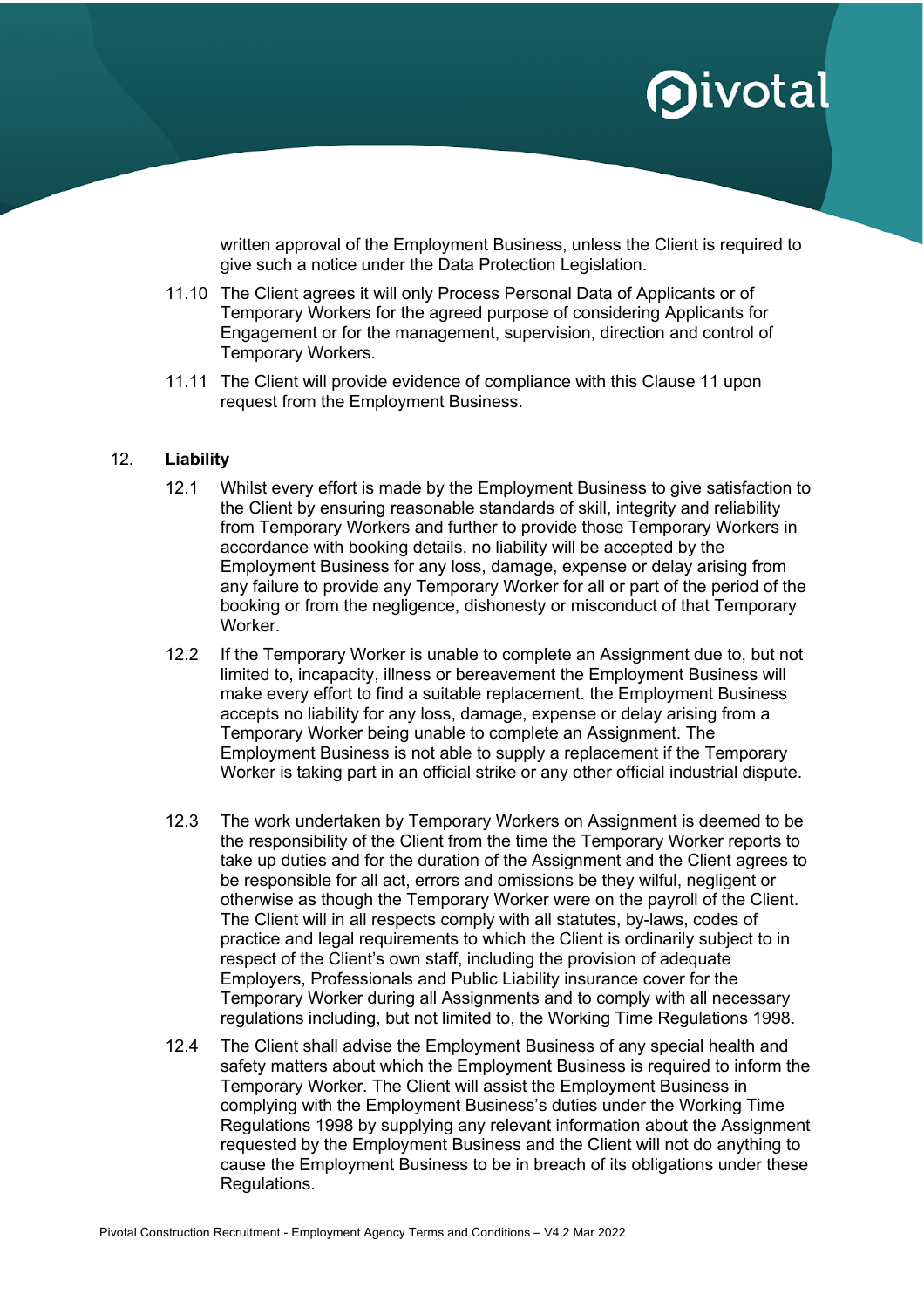- 12.5 The Client shall at all times keep the Employment Business fully indemnified against any costs, claims (including, but not limited to, any claims arising from any potential, actual or deemed employment), expenses, loss, liabilities and damages incurred by the Employment Business in respect of matters arising out of this agreement by virtue of the Client's direction and/or control of the Temporary Worker or arising out of any breach of this agreement or negligent act or omission of the Client.
- 12.6 The Employment Business shall not be liable to the Client for any loss, liability, damages, costs, claims or expenses suffered or incurred by the Client howsoever arising as a result of the negligence, dishonesty or misconduct of the Temporary Worker or arising from, or connected with, the Engagement of the Temporary Worker under this agreement. The Employment Business does not exclude or limit liability for death or personal injury.
- 12.7 Each Party shall inform the other in writing of any AWR Claim which comes to the notice of that Party as soon possible but no later than seven (7) calendar days from the day on which any such AWR Claim comes to the notice of the Party.
- 12.8 If an Inscope Temporary Worker brings, or threatens to bring, any AWR Claim, the Parties undertake to each other to take such action and give such information and assistance as the other Party may request, and within any timeframe requested by the other Party and at their own cost, to avoid, dispute, resist, mitigate, compromise or defend any such AWR Claim and to appeal against any judgment given in respect thereof.
- 12.9 Notwithstanding anything else in the agreement (being these Terms and Conditions and any Schedules attached hereto) the liability of each Party to the other under or in connection with this agreement flowing from one event or a series of connected events, whether arising under contract or by way of indemnity, negligence or otherwise, shall be limited to an aggregate liability of 125% of the charges paid or payable in the calendar year in which the event giving rise to the breach of this Agreement occurred.
- 12.10 Subject to the express provisions of this Agreement, neither party shall be liable to the other for any indirect or consequential loss, or any loss of profit, revenue, business or anticipated savings (whether direct or indirect).

### 13. **Off-Payroll Rules**

- 13.1 Where the Off-Payroll Rules apply to the Client, and a proposed Temporary Worker will provide their services through a PSC, the Client undertakes and agrees to: (i) notify the Employment Business that the Client is subject to the Off-Payroll Rules; and (ii) assess the working practices of services to be provided during the Assignment and to notify the Employment Business of the results of such assessment prior to the commencement of the Assignment.
- 13.2 Where the Off-Payroll Rules apply to the Client or to any end user customer ("End Users") in the event that the Client subsequently provides the services of Temporary Workers to other parties, the Client undertakes and agrees to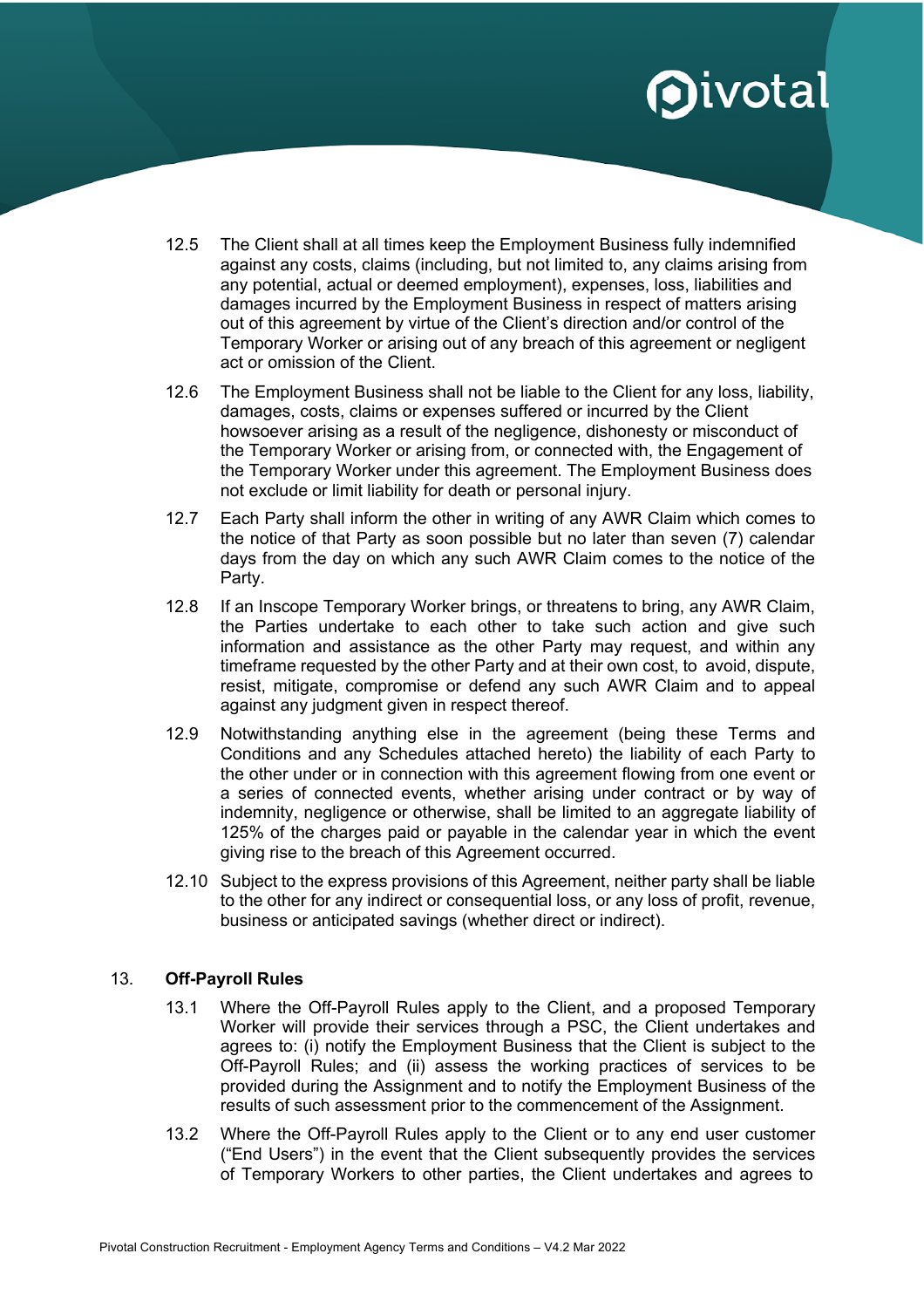provide any information reasonably requested at any time by the Employment Business promptly in order to assist the Employment Business to comply with the Off-Payroll Rules.

- 13.3 The Client undertakes and agrees to notify the Employment Business in the event of changes to information provided under clauses 13.1 or 13.2 that occur during the term of an Assignment, including whether or not there is a change to the applicability of the Off-Payroll Rules to the Client.
- 13.4 The Client warrants and undertakes that all information it provides to the Employment Business under these Clauses 13.1 or 13.2 is true and accurate in all material respects.
- 13.5 Where the Client provides the Employment Business with notification that the Temporary Worker is within scope the Off-Payroll Rules then the Client agrees and accepts that the Employment Business is entitled to vary its charge to the Client in order to comply with the Off-Payroll Rules. Such changes may include, but shall not be limited to, the addition of Employer's National Insurance costs to the agreed daily or hourly rate of pay agreed with the Temporary Worker.
- 13.6 The Parties acknowledge that Agency Workers Regulations, Conduct Regulations and Off-Payroll Rules are not inter-dependent and their applicability to any Assignment does not determine supervision, direction or control by the Client in respect of a Temporary Worker supplied by the Employment Business.

### 14. **Termination**

- 14.1 The Client, the Employment Business or the Temporary Worker, may terminate an Assignment at any time without prior notice or liability. Save in respect of those Temporary Workers who may be subject to a notice period of which the Client will receive notification from the Employment Business in which case an equivalent notice period shall be required from the Client. In the event of termination, all outstanding or accrued fees due to the Employment Business from the Client remain due and payable.
- 14.2 The Client or the Employment Business may terminate this agreement (being these Terms and Conditions and any Schedules attached hereto) on four (4) weeks written notice to each other provided that the terms of the agreement shall remain in force until the end of any ongoing Assignments and also in respect of the applicability of any Transfer Fees during the Relevant Period or such other period stated in Clause 8.

### 15. **Force Majeure**

Neither Party to these Terms and Conditions shall be liable for any failure or delay in performing their obligations where such failure or delay results from any cause that is beyond the reasonable control of that Party. Such causes include, but are not limited to: power failure, Internet Service Provider failure, industrial action, civil unrest, fire,